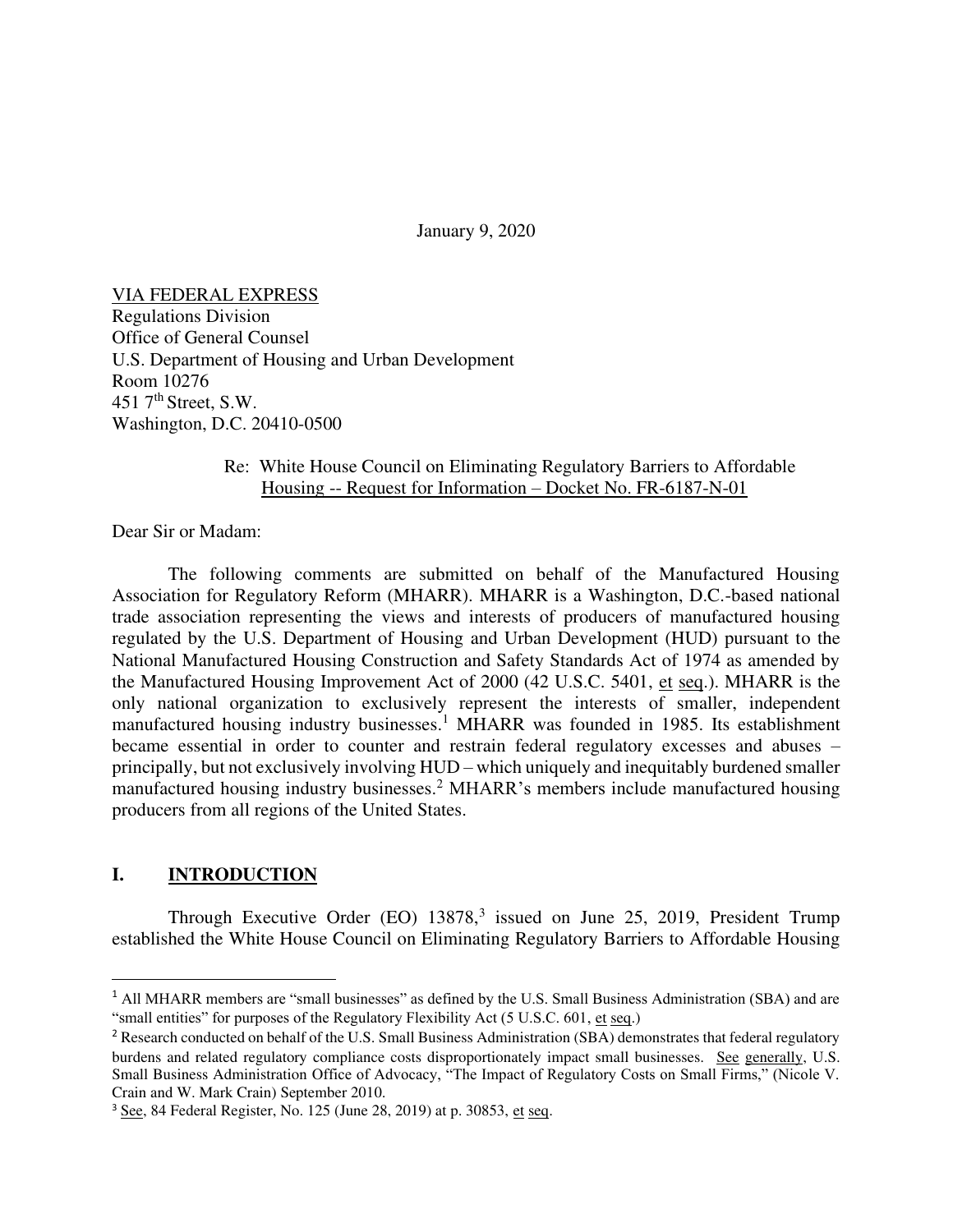("White House Council" or "Council"). Pursuant to EO 13878, the Council is directed to "address, reduce, and remove the multitude of overly burdensome regulatory barriers" at the federal, state and local level "that artificially raise the cost of housing" and "cause the lack of housing supply."<sup>4</sup>(Emphasis added). Subsequently, on November 22, 2019, HUD published a Request for Information (RFI) in the Federal Register,<sup>5</sup> seeking "public comment on Federal, state [and] local … regulations, land use requirements and administrative practices that artificially raise the costs of affordable housing development and contribute to shortages in housing supply<sup>16</sup> for consideration and follow-up by the White House Council. Among other types of regulatory barriers to the availability of affordable housing and an affordable housing supply consistent with the needs of millions of American families, both EO 13878 and the November 22, 2019 HUD RFI specifically refer to "overly restrictive zoning ... controls," "excessive energy ... mandates" and "outdated manufactured housing regulations and restrictions," all of which "restrict the supply of housing, particularly unsubsidized middle-market housing affordable to working families."<sup>7</sup>

As is set forth and explained in greater detail below, each of the following regulatory barriers have significantly impaired the production, supply and utilization of federally-regulated manufactured housing – with correspondingly devastating effects on the availability of affordable homeownership opportunities for moderate and lower-income American families -- and will continue to cause further and additional harm to consumers of affordable housing and irreparable harm to the nation as a whole, unless significantly reduced and/or eliminated prior to the slated termination of the Council on January 21, 2021.<sup>8</sup> Fortunately, however, as is also explained below, in each instance identified by the EO and RFI – i.e., excessive and outdated regulation, overly restrictive zoning edicts and excessive energy mandates – the Executive Branch already has available to it all of the statutory and remedial authority needed to eliminate such regulatory barriers that have needlessly and without legitimate basis hampered and stunted the availability of federally-regulated manufactured housing for decades and have unnecessarily deprived millions of Americans of all the benefits of homeownership.

Such authority is specifically provided  $-$  in each applicable instance, and as is further explained below – by two federal laws: (1) the Manufactured Housing Improvement Act of 2000 (P.L. 106-569) which addresses all aspects of the federal manufactured housing program and the construction, production, installation and utilization of HUD Code manufactured housing; and (2) the Duty to Serve Underserved Markets (DTS) provision of the Housing and Economic Recovery Act of 2008 (P.L. 110-289) which requires consumer financing support parity for manufactured homes by the Government Sponsored Enterprises (GSEs) and their federal regulator, the Federal Housing Finance Agency (FHFA).

Based on this authority, MHARR urges the White House Council and HUD to adopt, enact and aggressively pursue, at all applicable levels of government, the policy recommendations set forth below that will preserve and maintain the existing affordability of federally-regulated manufactured housing while expanding the availability of manufactured homes well beyond the

 $4 \underline{Id}$ . at p. 30854.

 $5$  See, 84 Federal Register, No. 226 (November 22, 2019) at p. 64549, et seq.

 $6$   $\underline{\text{Id}}$ . at pp. 64549-64550.

 $7 \underline{\text{Id}}$ . at p. 64550.

<sup>8</sup> See, 84 Federal Register, No. 125 at p. 30855, Section 7.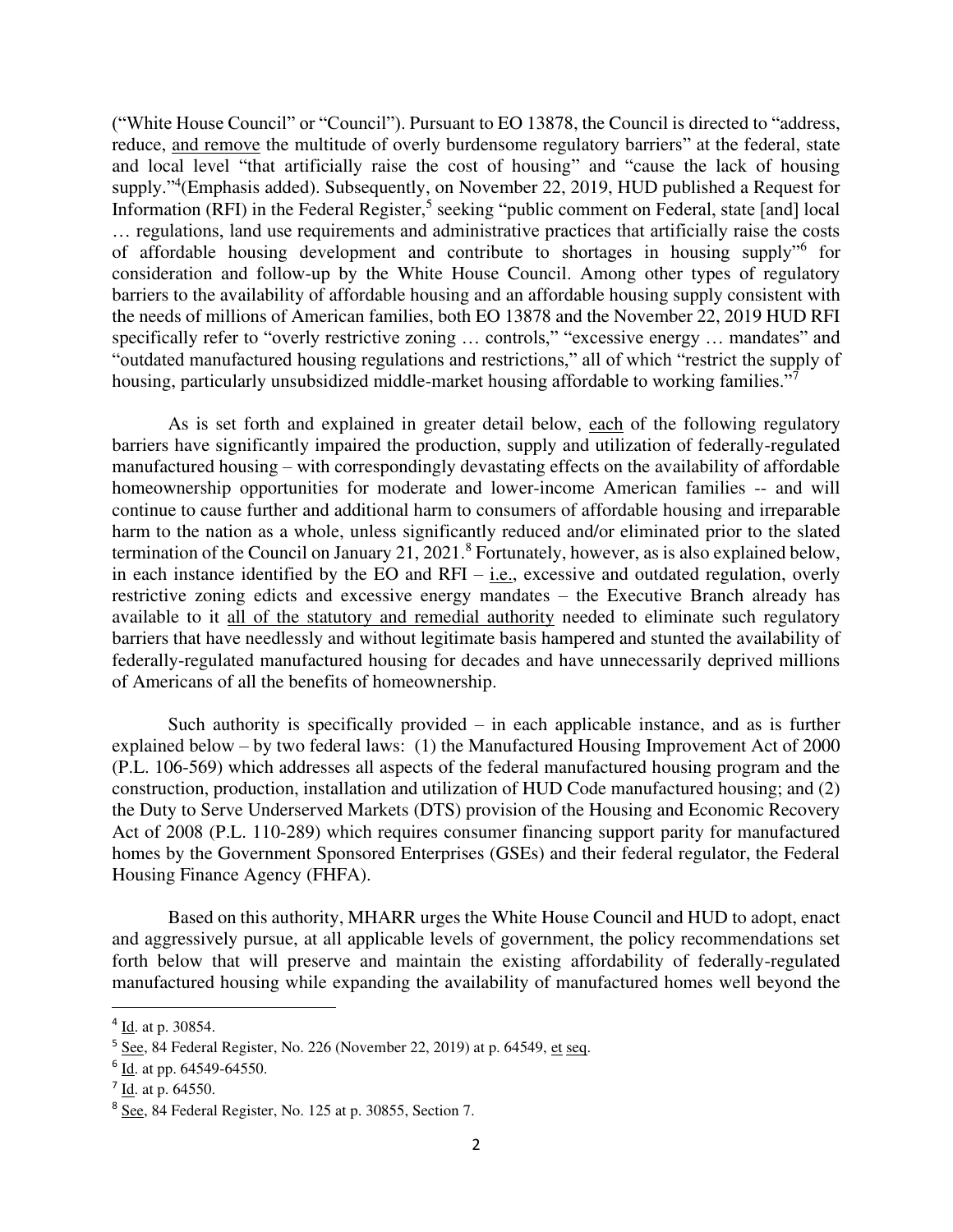historically-low production levels that have characterized the past decade-plus and into the realm of hundreds-of-thousands of homes per year. Further, in support of these recommendations, MHARR seeks and requests an opportunity to present direct, verbal testimony to the White House Council.

# **II. COMMENTS**

# **A. MANUFACTURED HOMES ARE THE NATION'S MOST AFFORDABLE TYPE OF HOUSING AND HOME OWNERSHIP**

 Federally-regulated manufactured housing is unique within the specific context of EO 13878 and the mandate of the White House Council to reduce or eliminate excessive regulatory barriers that needlessly increase the cost of housing and homeownership, needlessly constrain housing production, construction and development, and needlessly exclude millions of Americans from homeownership by unnecessarily inflating housing costs. First, manufactured housing is the only type of housing that is directly regulated, as to its production and installation, by the federal government pursuant to federal law and federal regulations adopted pursuant to the original National Manufactured Housing Construction and Safety Standards Act of 1974 as amended by the 2000 reform law. As a result, many (and, indeed, most) of the unnecessary and unnecessarily costly regulatory burdens imposed on manufactured housing originate with – and are subject to the complete control of – the federal government. Therefore, the remediation of those burdens does not rest upon the cooperation or compliance of multiple levels of government but, instead, rests upon federal-level reforms and federal-level compliance.

 Second, manufactured housing is unique because it is already – and long has been – the nation's most affordable type of non-subsidized housing and homeownership as determined by HUD itself. A 2004 HUD-sponsored study concluded that consumer-owned HUD-regulated manufactured housing over an eight-year sample period had a mean monthly housing cost that was consistently and substantially lower than the cost of ownership for other types of homes, or even the cost of renting a home.<sup>9</sup> Similarly, data compiled by the U.S. Census Bureau has consistently shown that the average structural price, $10$  per square foot, of federally-regulated manufactured homes is far lower than the average per square foot structural cost of a site-built home.<sup>11</sup>

Third, federally-regulated manufactured housing is unique in that it is specifically recognized as affordable housing in federal law and that affordability, moreover, is legally protected by specific mandates incorporated by Congress in the original 1974 National Manufactured Housing Construction and Safety Standards Act, as amended, again, by the 2000

<sup>&</sup>lt;sup>9</sup> See, U.S. Department of Housing and Urban Development, "Is Manufactured Housing a Good Alternative for Low Income Families? Evidence from the American Housing Survey" (December 2004).

 $10$  I.e., the cost of the home itself, exclusive of the cost of the land on which the home is sited.

<sup>11</sup> See, e.g., Attachment 1, hereto, U.S. Census Bureau, "Cost and Size Comparisons: New Manufactured Homes and New Single-Family Site-Built Homes (2012-2017)," showing a 2017 average structural price (i.e., exclusive of land) of \$71,900.00 (\$50.42 per square foot) for new HUD Code manufactured homes and \$384,900 (\$111.05 per square foot) for new site-built homes. See also, Attachment 2, hereto, U.S. Census Bureau, "Cost and Size Comparisons: New Manufactured Homes and New Single-Family Site-Built Homes (2007-2016)" for comparable historical data to 2007.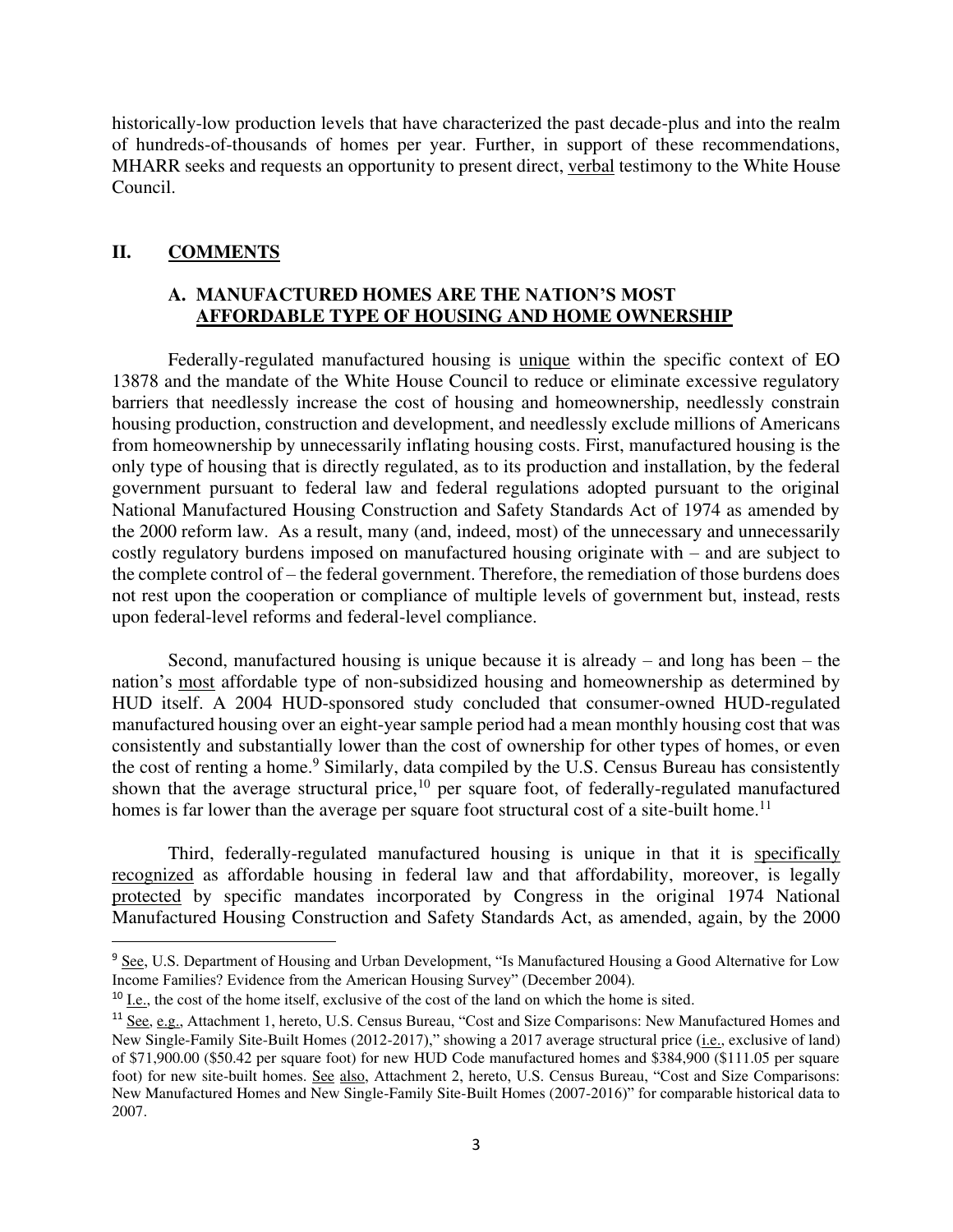reform law. These laws promote and protect the inherent affordability of HUD-regulated manufactured housing through numerous provisions. This include, but are not limited to: (1) the Act's Statement of Congressional "Findings" which recognizes manufactured housing as "a significant resource for affordable homeownership;"<sup>12</sup> (2) the Act's Statement of Congressional "Purposes" which provides that the Act is designed to "facilitate the availability of affordable manufactured homes and to increase homeownership for all Americans;"<sup>13</sup>(3) the Act's Statement of Congressional "Purposes" which provides that the Act is designed "to ensure that the public interest in, and need for affordable manufactured housing is duly considered in all determinations relating to the federal standards and their enforcement;"<sup>14</sup>and (4) the Act's Statement of "Considerations in Establishing and Interpreting Standards and Regulations," which requires the Secretary of HUD to "consider the probable effect of [any] standard on the cost of the manufactured home to the public."<sup>15</sup>

The Act, moreover, in order to protect and preserve the fundamental affordability of federally-regulated manufactured housing from state and local-level regulatory encroachment, includes a "broad and liberal" federal preemption provision, which prohibits states and localities from: (1) establishing or maintaining any manufactured home construction and safety standard applicable to the same aspect of performance of manufactured home performance as a federal standard that is not identical to the federal standard; and (2) since the adoption of the 2000 reform law, from establishing or maintaining any "requirement" (regardless of whether or not the "requirement" is a construction or safety standard) that would "affect the uniformity and comprehensiveness of … the federal superintendence of the manufactured housing industry as established" by federal law.<sup>16</sup>

HUD-regulated manufactured housing, accordingly, unlike any other type of nonsubsidized housing, is unique in that it is specifically recognized, protected and defended in federal law as an affordable housing resource that may not have its fundamental affordability unnecessarily or unreasonably impaired or undermined in any respect  $-i.e.,$  as to its construction, safety, placement, use, or utilization – by any level of government, whether it be federal, state or local. Nevertheless, in direct contravention of these statutory protections, manufactured housing, manufactured housing producers and manufactured housing consumers are uniquely and unnecessarily burdened at all levels of government -- and are subject to destructive discrimination by class and income, as well as discrimination in favor of larger industry businesses and against smaller businesses – through a repressive, baseless and debilitating combination of dysfunctional and prejudicial regulation, suppression by zoning/placement restrictions and lack of federal and quasi-federal support for acquisition financing.

The most direct, effective and straightforward remedy to remove these institutional obstructions that plague – and have long-plagued – the manufactured housing industry and its consumers is, quite simply, the full, complete and effective implementation of the good laws, stated above, that Congress has already enacted in order to advance the affordability, availability

<sup>12</sup> See, 42 U.S.C. 5401(a)(2).

<sup>13</sup> See, 42 U.S.C. 5401(b)(2).

<sup>14</sup> See, 42 U.S.C. 5401(b)(8).

<sup>15</sup> See, 42 U.S.C. 5403(e)(4).

<sup>16</sup> See, 42 U.S.C. 5403(d).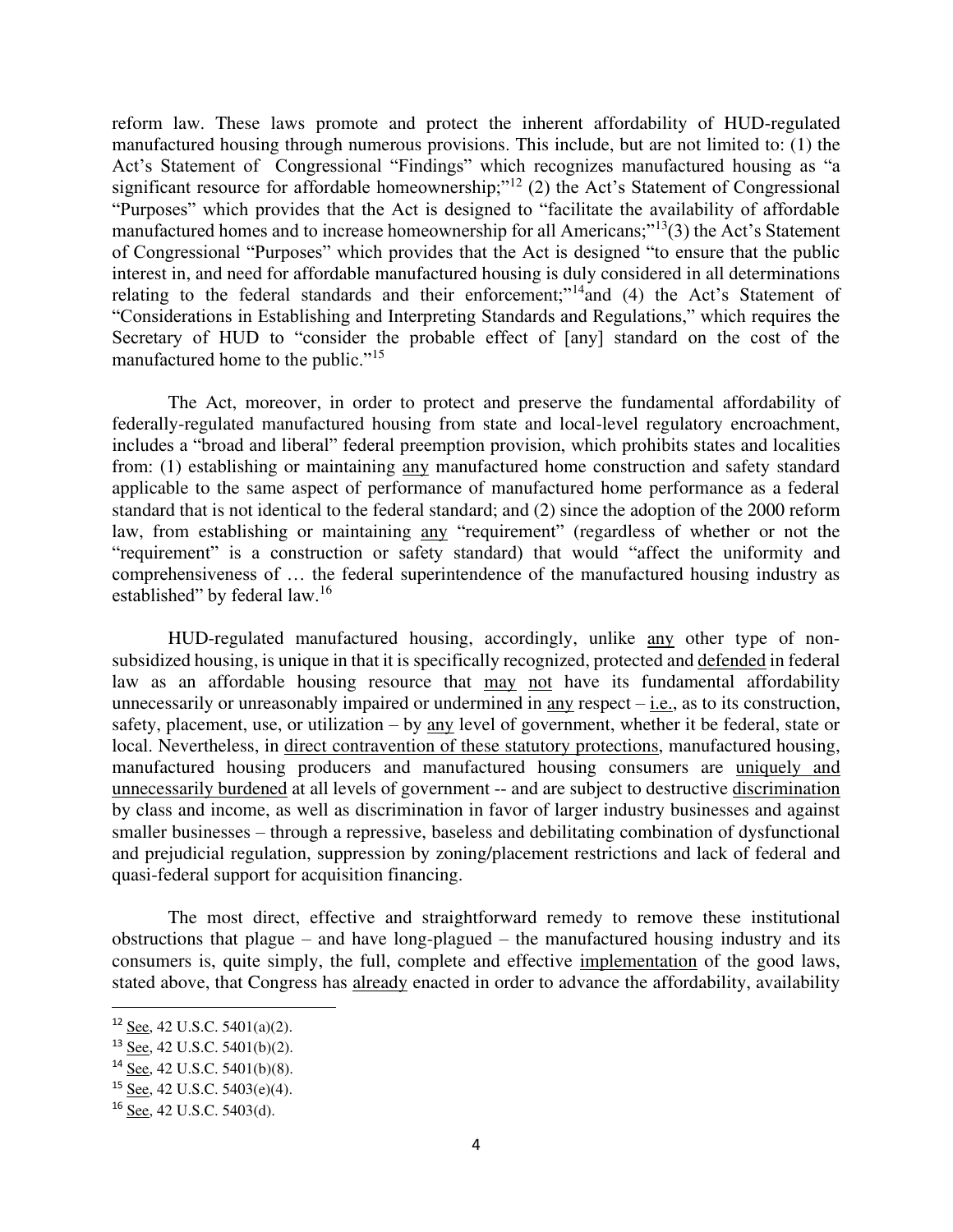and utilization of HUD-regulated manufactured housing and to achieve the full parity in the treatment of manufactured homes, manufactured housing consumers, and manufactured home financing that both the 2000 reform law and DTS were designed to achieve. Put differently, new laws, *per se* are not needed in order to accomplish the goals of EO 13878 (and the goals of EOs 13771 and 13777) in relation to manufactured housing. What *is* needed, is the will, initiative, focus and leadership to fully implement and enforce the positive laws that have already been enacted by Congress.

 This means that the White House Council and the federal government more broadly, pursuant to EO 13878 and in accordance with the policies of the Trump Administration -- and utilizing the authority already provided in and by federal statute -- must act, as more fully explained below, to: (1) fully conform the HUD Office of Manufactured Housing Programs (OMHP) and its activities with all remaining reform provisions of the Manufactured Housing Improvement Act of 2000; (2) fully implement Executive Orders 13771 and 13777 by completing the pending "top-tobottom" review of OMHP standards, regulatory practices and related actions initiated by HUD Secretary Ben Carson and eliminating or substantially revising aspects of the program which impose unnecessary, excessive, or needlessly costly mandates; (3) fully implement Executive Order 13891 "Promoting the Rule of Law Through Improved Agency Guidance Documents (October 9, 2019)<sup>17</sup> and Executive Order 13892 "Promoting the Rule of Law Through Transparency and Fairness in Civil Administrative Enforcement and Adjudication" (October 9,  $2019$ <sup>18</sup>to retract and/or withdraw multiple HUD "field guidance" or similar sub-regulatory pronouncements issued by OMHP without prior Manufactured Housing Consensus Committee (MHCC) consideration or notice and comment rulemaking as required by applicable law; (4) eliminate the pending threat of excessive, unreasonable, unnecessary and discriminatory federal manufactured housing "energy" standards; (5) prevent states or localities from establishing or maintaining discriminatory zoning or placement edicts which either exclude or baselessly restrict the utilization of federally-regulated manufactured homes (through full implementation of the enhanced federal preemption of the 2000 reform law)<sup>19</sup>; and (6) fully implement the statutory "Duty to Serve Underserved Markets" with respect to the vast majority of manufactured home purchase loans currently served by personal property-based consumer financing. Each of these matters is more fully addressed below.

# **B. HUD MUST FULLY AND PROPERLY IMPLEMENT ALL REMAINING REFORM PROVISIONS OF THE 2000 LAW**

The most fundamental key to eliminating the regulatory barriers (within the federal government and beyond) that have stunted the growth of the manufactured housing industry and have needlessly excluded millions of Americans from all the benefits of homeownership lies within HUD itself. Put succinctly, that key entails the full, proper and consistent implementation of all remaining reform elements of the Manufactured Housing Improvement Act of 2000, supplemented by the full and robust implementation of EOs 13771, 13777, 13891 and 13892, as addressed in subsequent sections. At its core, this means fully and properly implementing the 2000

 $17$  See, 84 Federal Register, No. 199 (October 9, 2019) at p. 55235, et seq.

<sup>&</sup>lt;sup>18</sup> See, 84 Federal Register, No. 199 (October 9, 2019) at p. 55239, et seq.

 $19$  See, Section II(B)(2), infra.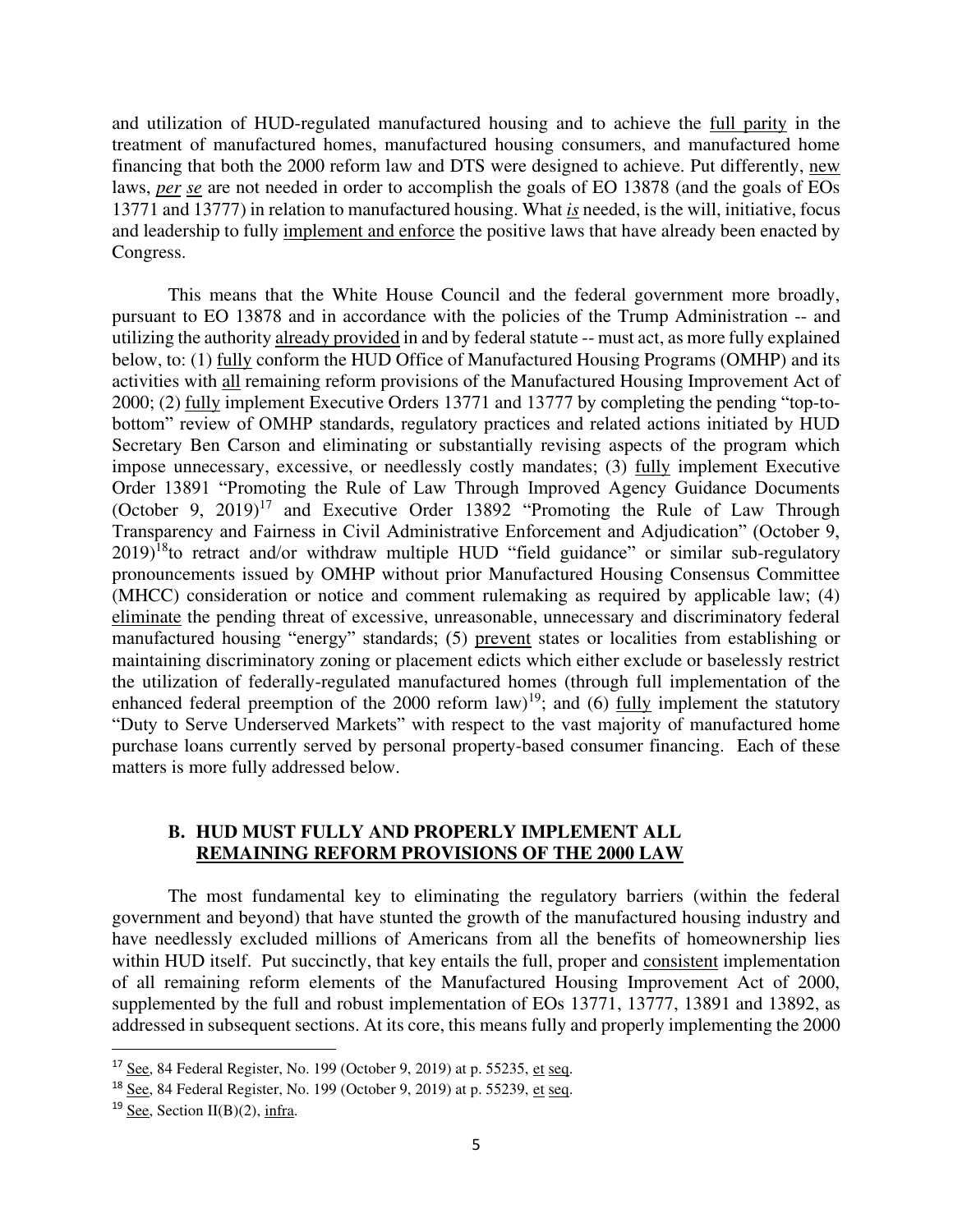reform law with respect to: (1) the appointment of a dedicated, non-career OMHP administrator; (2) "enhanced" federal preemption; and (3) fully-competitive procedures for the solicitation and award of the OMHP "monitoring" contract. All of these issues have needlessly continued to fester, while seriously harming the manufactured housing industry and consumers of affordable housing for nearly *two decades* following the enactment of the 2000 reform law, despite the fact that their resolution lies solely and exclusively in the hands of HUD and its senior leadership. The White House Council and the Trump Administration, therefore, could make a tremendous contribution to the availability and utilization of inherently affordable manufactured housing through unilateral executive action within HUD itself – requiring no further authorization or approval from any other branch or authority – to fully and finally implement these remaining 2000 Act reforms, as set forth below.

#### **1. The Law Requires -- and HUD Should Appoint -- a Non-Career OMHP Administrator**

Section  $620(a)(1)(C)$  of the 2000 reform law directs HUD to "provid[e] ... funding for a non-career administrator within the Department to administer the manufactured housing program."  $(42 \text{ U.S.C. } 5419(a)(1)(C))$ . Congress directed the appointment of a non-career program Administrator not only to increase the accountability and transparency of the federal program, but also to act as a full-time advocate for manufactured housing, to "facilitat[e] the acceptance of the quality, durability, safety and affordability of manufactured housing within the Department." (42 U.S.C. 5419(a)). Since 2004, however, the manufactured housing program has not had a noncareer administrator, while HUD has consistently refused pleas from program stakeholders to comply with this critical statutory reform.

 Without an appointed administrator, the HUD program today remains what it has always been since the inception of federal regulation in 1976, a "trailer" program, focused on "improving" presumptively deficient manufactured housing (even though the industry today is producing its best, highest quality homes), instead of increasing the availability and utilization of manufactured housing as a superior source of affordable, non-subsidized home ownership as directed by Congress in the 2000 law. This entrenched program "culture" views ever more onerous, burdensome and costly regulation, with no proven benefits for consumers, as the ultimate objective of the program and supports continuing institutional resistance to the regulatory reform policies of the Trump Administration.

 This negative program culture harms the public image of manufactured housing, negatively affecting sales, appreciation, financing, zoning, placement and a host of other matters to the detriment of both the industry and consumers. Moreover, at present, with career-level program management, the manufactured housing program is -- and remains -- cut-off from mainstream policy-making within HUD. This isolates manufactured housing from initiatives that could benefit the industry and consumers, allows continuing discrimination against manufactured housing and its consumers within HUD and elsewhere, and leaves manufactured housing in perpetual "secondclass" status at HUD.

HUD has maintained since 2004 that the 2000 reform law "contains no express or implied requirement for the Secretary to appoint a non-career administrator." However, this represents a fundamental misreading of the 2000 law. Section 620(a) of the Act, as amended by the 2000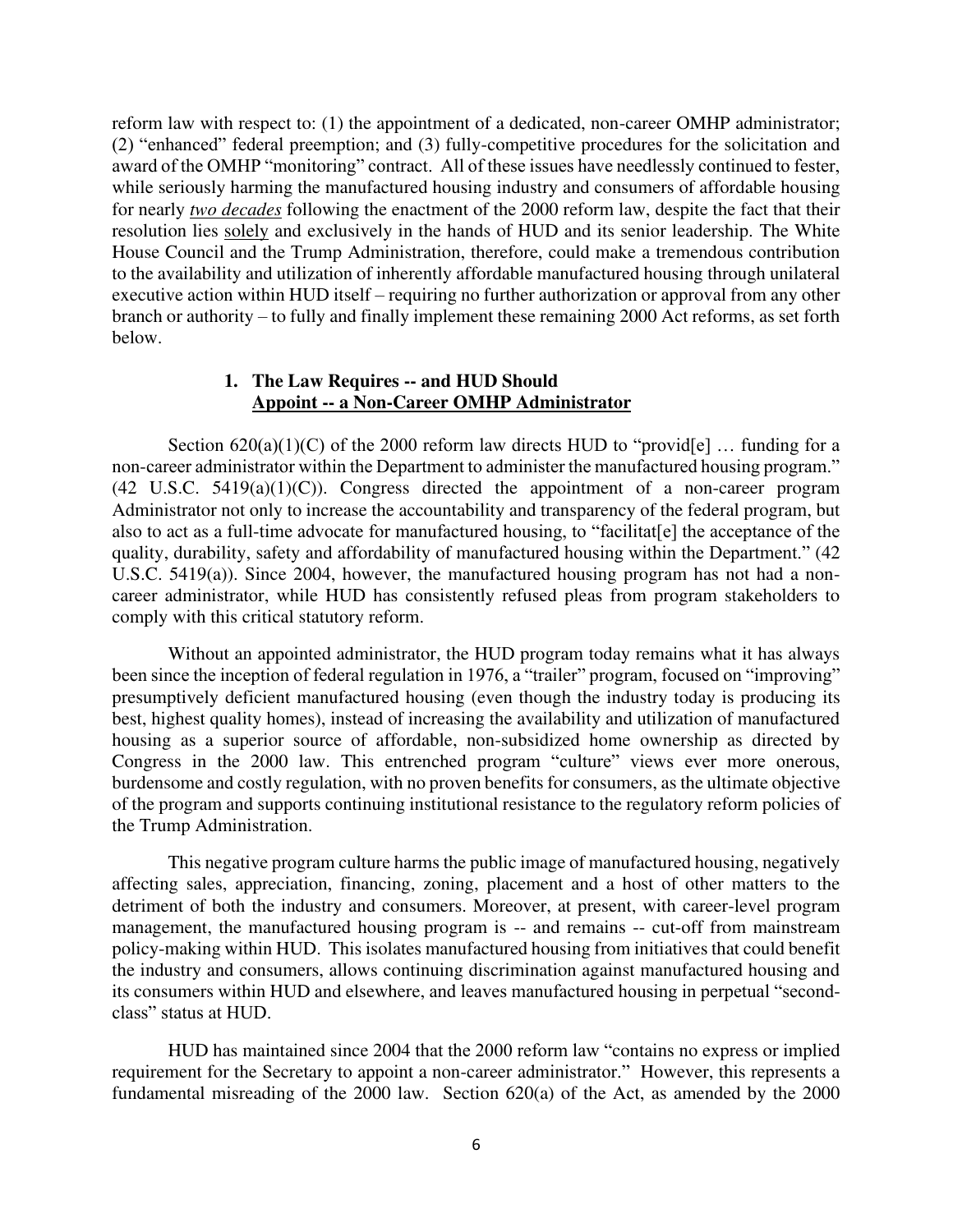reform law, states that the Secretary of HUD "may -- (1) establish and collect from manufactured home manufacturers a reasonable fee … to offset the expenses incurred by the Secretary in connection with carrying out the responsibilities of the Secretary under this title, including … (A) conducting inspections and monitoring … [and] (C) providing the funding for a non-career administrator within the Department to administer the manufactured housing program." (Emphasis added).

By the plain wording of this section, it is the establishment of the program user fee that is subject to the qualifier "may" and is, therefore, permissive. Once that fee is established, however -- as it has been for decades by HUD regulation -- it is to be used to offset expenses incurred in carrying out the Secretary's "responsibilities" as delineated in section  $620(a)(1)(A-G)$ . As a matter of black-letter statutory construction, giving each word of the 2000 reform law its plain, ordinary and common meaning, a congressionally prescribed "responsibility" of a federal official is mandatory, not permissive or discretionary. If HUD's construction of section 620(a)(1) were correct, its "responsibility" to "conduc<sup>[t]</sup> inspections and monitoring" of manufactured homes, their production and compliance with the federal standards under section  $620(a)(1)(A)$  would be just as discretionary as its "responsibility" under section 620(a)(1)(C), but HUD has never made any such claim or assertion over the entire 43-year history of the program -- nor would it. Thus, construing section 620(a)(1) consistently, as a whole, the Secretary's responsibility to appoint a non-career administrator for the program is every bit as mandatory as the responsibility to conduct inspections and monitoring in order to enforce the federal standards.

And, indeed, HUD has recently recommended, in a "Housing Finance Reform Plan," published on September 6, 2019 in accordance with a Presidential Directive issued on March 27, 2019, that OMHP should be elevated with HUD and that a Deputy Assistant Secretary "should" be "appoint [ed] ... to lead it."<sup>20</sup>Assuming that the stated "Deputy Assistant Secretary" would, in fact, be a non-career position in accordance with the 2000 reform law, with direct control and authority over the federal manufactured housing program,<sup>21</sup> HUD is thus on record as implicitly recognizing – and supporting the implementation of -- the non-career administrator statutory directive set forth in the 2000 reform law.

.

 Accordingly, and consistent with this acknowledgment and undertaking, HUD should expressly acknowledge the mandatory nature of the appointed administrator directive and take action to appoint a qualified non-career administrator, with direct knowledge of the manufactured housing industry, in order to complete the full and proper implementation of all program reforms incorporated in the 2000 reform law, facilitate the acceptance, availability and utilization of HUDregulated manufactured housing, as provided by that law, and fundamentally modify the program – given the industry's achievement of the safety, quality and durability benchmarks established by Congress in the original 1974 federal law -- to eliminate arbitrary, costly and unnecessary regulatory mandates that needlessly impair the affordability of manufactured housing and needlessly exclude lower-income consumers from the housing market.

<sup>&</sup>lt;sup>20</sup> See, U.S. Department of Housing and Urban Development, "Housing Finance Reform Plan, Pursuant to the Presidential Memorandum Issued March 27, 2019" at p. 22.

<sup>&</sup>lt;sup>21</sup> I.e. a dedicated, full-time, appointed non-career administrator within the program itself, as envisioned by the 2000 reform law, rather than placing OMHP, together with other non-manufactured housing programs under the authority of a Deputy Assistant Secretary with diverse duties including duties unrelated to manufactured housing.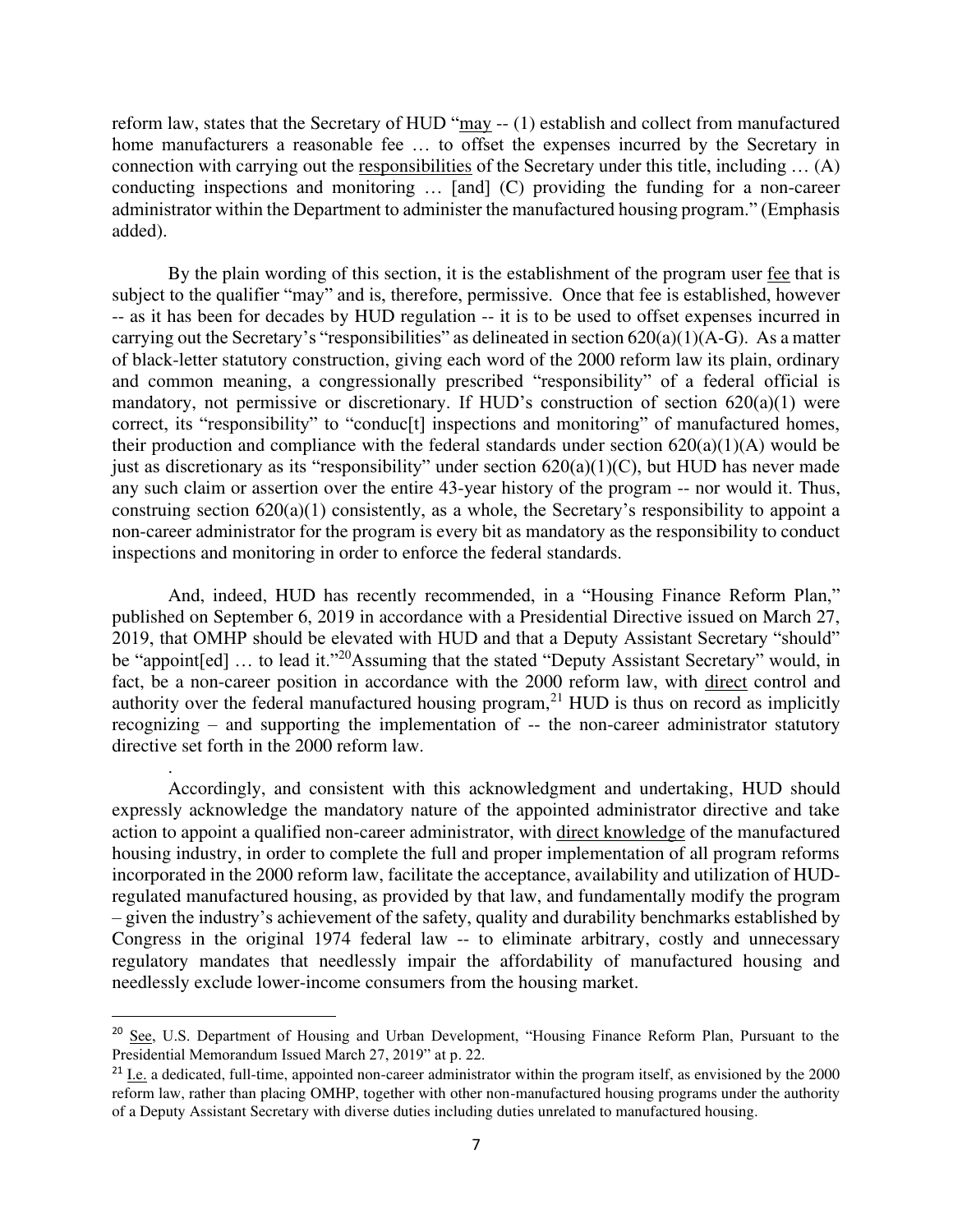## **2. HUD Should Fully Implement the Enhanced Federal Preemption of the 2000 Reform Law**

HUD-regulated manufactured housing is the nation's most affordable source of nonsubsidized homeownership. Recent data from the U.S Census Bureau shows that approximately 22 million Americans live in manufactured homes, and that manufactured homes account for 71% of all new homes sold for under \$125,000.00. Not surprisingly, therefore, manufactured housing is a key homeownership resource for lower and moderate-income Americans, with the Consumer Financial Protection Bureau (CFPB) finding that the median net worth of families living in manufactured homes was \$26,000.00, approximately one-quarter of the median net worth of families residing in site-built homes.<sup>22</sup>

The same databases, however, indicate that HUD-regulated manufactured homes, despite their unparalleled, inherent affordability for Americans at every rung of the economic ladder, constituted just ten percent of all new housing starts in  $2017<sup>23</sup>$  and account for only six percent of all occupied housing in the United States,  $^{24}$ at a time when the number of Americans with "worstcase" housing needs, as defined by HUD (i.e., renters with very low incomes who do not receive government assistance and pay more than one-half of their income for rent or live in severely inadequate conditions, or both),<sup>25</sup>rose to 8.3 million households in 2015, just slightly below the record number of 8.5 million households in 2011 and up from 7.7 million households in 2013.<sup>26</sup>Thus, despite its inherent affordability for a large potential universe of American homebuyers, HUD-regulated manufactured housing constitutes a comparatively small segment of the overall housing market.

In substantial part, this disparity between manufactured home affordability  $-$  and thus availability to a large population of Americans -- and relatively low proportional utilization rates, is attributable to federal policies that have allowed a proliferation of local zoning and placement restrictions, which have resulted in the discriminatory exclusion (or severe restriction) of HUDregulated manufactured homes in many jurisdictions around the United States.<sup>27</sup> Indeed, exclusionary zoning measures and related land-use restrictions have prevented the construction of most new manufactured home communities in the United States for decades, have produced a significant net loss of community spaces for HUD Code manufactured homes, and have likewise prevented the expansion of existing communities to accommodate new homes and new homeowners.<sup>28</sup> At the same time, the adoption of new discriminatory zoning and land-use

<sup>&</sup>lt;sup>22</sup> See, U.S. Consumer Financial Protection Bureau, "Manufactured Housing Consumer Finance in the United States" (September 2014), at p. 17.

<sup>23</sup> See, Attachment 1, supra.

 $\overline{24}$  See, U.S. Consumer Financial Protection Bureau, supra at p.10.

<sup>&</sup>lt;sup>25</sup> See, U.S. Department of Housing and Urban Development, "Worst Case Housing Needs – 2017 Report to Congress" (August 2017) at pp.  $ix-x$ .

 $26$  Id. at p. x.

<sup>&</sup>lt;sup>27</sup> Greater utilization of HUD-regulated manufactured housing is also seriously impaired by discriminatory consumer financing securitization and secondary market policies maintained by Fannie Mae, Freddie Mac, the Federal Housing Finance Agency (FHFA) and the Government National Mortgage Association, as addressed in Section II(F), infra.

<sup>&</sup>lt;sup>28</sup> See e.g., ManufacturedHomes.com, "Discriminatory Zoning Prohibits Manufactured Home Placement in Communities Across America" (September 7, 2016): "According to Frank Rolfe, co-owner of the 5<sup>th</sup> largest manufactured [home] community owners in the United States, new manufactured home park construction is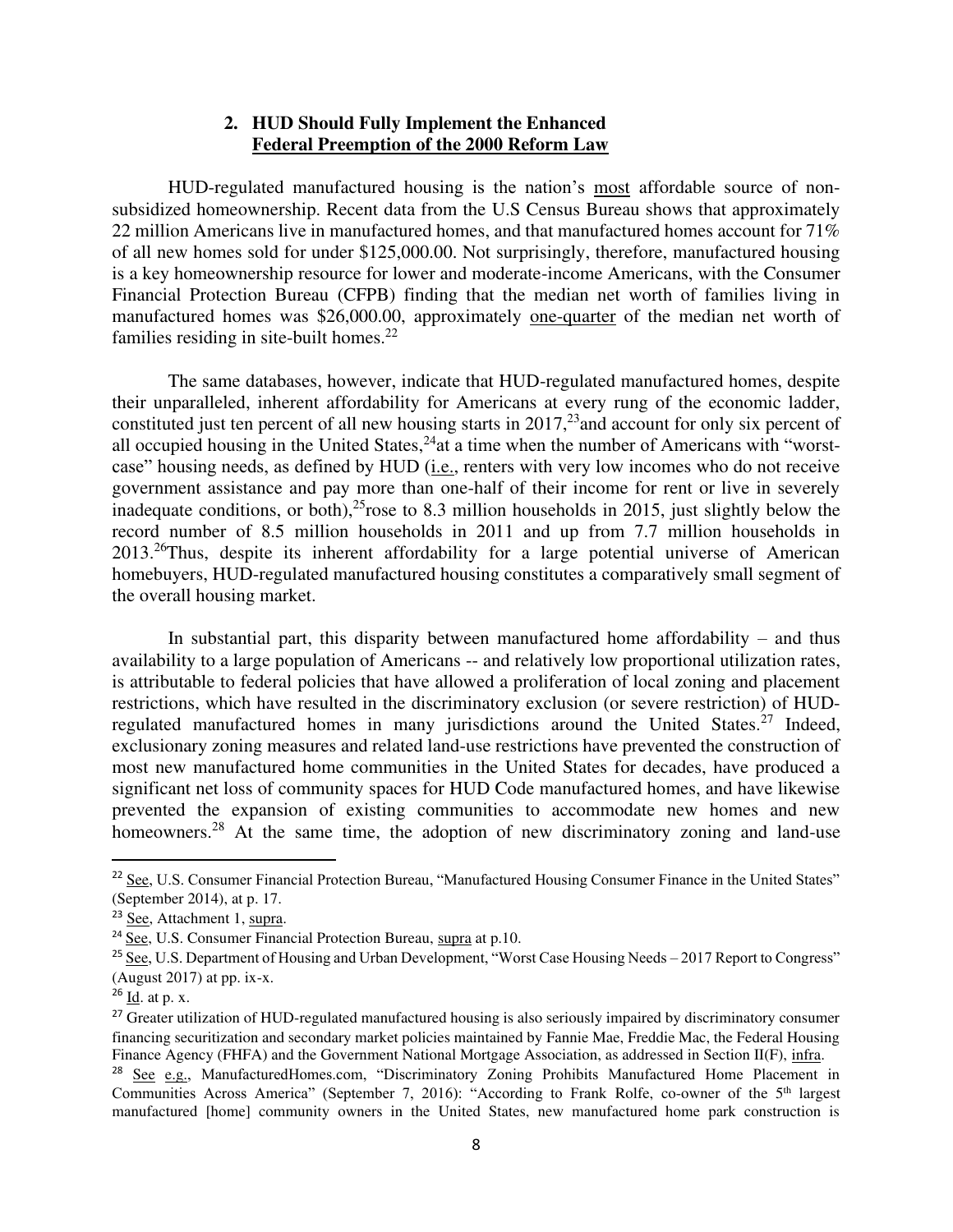restrictions have forced the closure, sale, or abandonment of many existing manufactured housing communities in other jurisdictions.<sup>29</sup>The result has been a significant decline in the number of places and locations where inherently affordable manufactured homes can be sited, causing extreme hardship for existing manufactured home owners, the exclusion of large numbers of Americans from the manufactured housing market (and homeownership altogether), and the imposition of significant de facto limits on the growth of the manufactured housing industry in the United States.<sup>30</sup>

Both President Trump (in EO 13878) and Secretary Carson have specifically recognized the direct correlation between restrictive local zoning and land-use measures, and the unavailability of affordable housing and homeownership in many areas of the country. Speaking on January 31, 2018 before the Policy Advisory Board of the Harvard University Joint Center for Housing Studies, Secretary Carson stated that HUD would seek to: "identify and incentivize the tearing down of local regulations that serve as impediments to developing affordable housing stock," including "[o]ut-of-date building codes, time consuming approval processes, [and] restrictive or exclusionary zoning ordinances," among other things. (Emphasis added). Shortly thereafter, HUD's Office of Policy Development and Research (PD&R) expressly acknowledged the connection between such "restrictive or exclusionary" zoning mandates, the discriminatory exclusion of HUD-regulated manufactured housing, and the unavailability of affordable, nonsubsidized housing in many areas, stating: "Zoning that excludes manufactured housing also contributes to affordability challenges, because manufactured housing potentially offers a more affordable alternative to traditionally-built housing without compromising building quality and safety."<sup>31</sup>

Given the direct link between zoning and land-use restrictions that discriminatorily exclude manufactured homes from large swaths of the United States or discriminatorily restrict the placement of manufactured homes in certain areas, and the lack of affordable housing for large numbers of Americans, HUD should: (1) specifically and expressly acknowledge that the enhanced federal preemption language of the Manufactured Housing Improvement Act of  $2000$ ,<sup>32</sup>which provides HUD the authority to preempt state and local "requirements" which interfere with its superintendence of the manufactured housing industry and the accomplishment of the legislative purposes of the 2000 reform law (including Congress' directive to "facilitate the availability of affordable manufactured homes and to increase homeownership for all Americans") includes the preemption of local zoning and/or land-use ordinances which discriminatorily exclude or discriminatorily restrict or limit the placement of HUD Code manufactured homes; and (2) take action to enforce that enhanced federal preemption against jurisdictions that do not voluntarily

effectively banned in almost every major city in the U.S. [and] 'there are less than ten [manufactured] home parks built per year in the entire nation combined.'"

<sup>&</sup>lt;sup>29</sup> See e.g., MHProNews.com, "'Unconstitutional Taking,' 'Gentrification on Trial' in Recent Oak Hill Manufactured Home Community Ruling" (July 8, 2018).

<sup>&</sup>lt;sup>30</sup> The domestic manufactured housing industry produced a modern low of just over 49,000 homes in 2009 and since that time has experienced only a slow recovery, reaching a production level of 96,555 homes in 2018, still well below historical annual production levels.

<sup>&</sup>lt;sup>31</sup> See, U.S. Department of Housing and Urban Development, Office of Policy Development and Research, "Evidence" Matters: Regulatory Barriers and Affordable Housing," (Spring 2018) at p. 5.

<sup>32</sup> See, 42 U.S.C. 5403(d).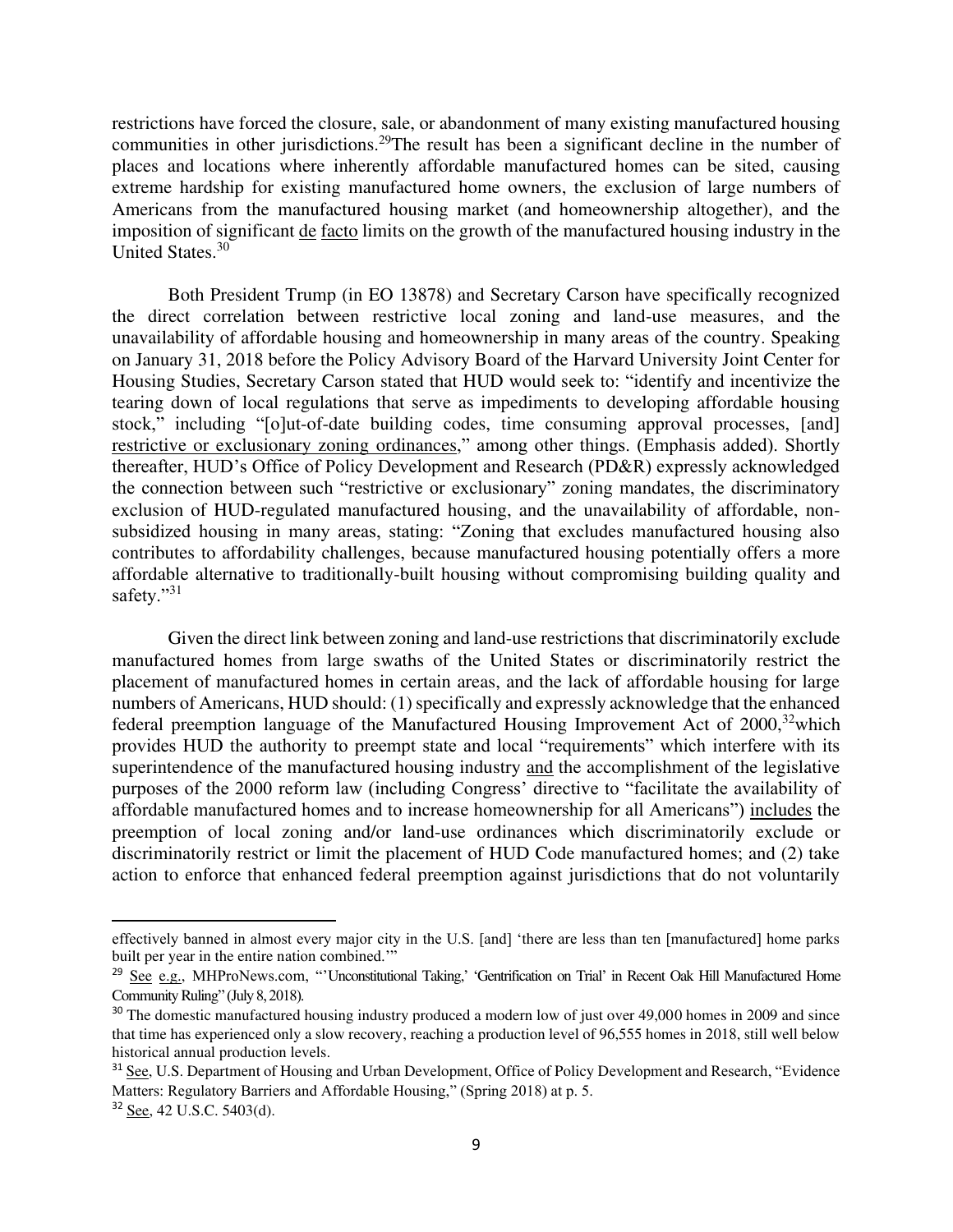allow for the zoning approval or placement of HUD-regulated manufactured homes (both on individual lots and in manufactured housing communities) in compatible residential areas.

The rationale and basis for such a position is straightforward and firmly rooted in both the express language of the 2000 reform law and contemporaneous congressional statements regarding the purposes and intent of that law's preemption provision, as amended.

As originally enacted, the preemption section of the National Manufactured Housing Construction and Safety Standards Act of 1974 referred to the preemption of state and local construction and safety "standards" that were not identical to the federal manufactured housing construction and safety standards promulgated by HUD, stating: "Whenever a federal manufactured home construction and safety standard … is in effect, no State or political subdivision … shall have any authority … to establish … any standard regarding construction or safety applicable to the same aspect of performance of such manufactured home which is not identical to the federal … standard." (Emphasis added).

The most often litigated issue under this standard-to-standard preemption was whether a state or local standard addressed the "same aspect" of manufactured home "performance" as a federal standard. For example, in Liberty Homes, Inc. v. Department of Industry, Labor and Human Relations, 125 Wis.2d 492, 374 N.W.2d 142 (1985), the Wisconsin Court of Appeals, in a decision upheld by the Wisconsin Supreme Court,  $33$  ruled that a state ambient-air formaldehyde standard for manufactured homes was preempted by the then-newly adopted federal "product" standard for formaldehyde emissions, as both standards addressed the "same aspect" of manufactured home performance, albeit in different ways. Even within the confines of standardto-standard preemption, though, HUD rarely exercised its preemptive authority, based on an extremely narrow interpretation of the key phrase "same aspect of performance," as admitted in HUD legal memoranda obtained by MHARR under the Freedom of Information Act (FOIA).

 Subsequently, in 1997, HUD published two preemption-related policy documents in the Federal Register – a January 23, 1997 "Notice of Staff Guidance"<sup>34</sup> and a May 5, 1997 "Statement" of Policy"<sup>35</sup> (collectively, "HUD 1997 rulings"). Taken together, these documents, formulated prior to the preemption amendments of the 2000 reform law, establish three central tenets of what has been -- and still remains -- HUD policy regarding federal preemption and discriminatory exclusion: (1) that federal manufactured housing law imposes no duty on HUD to "enforce" federal preemption; (2) that the exclusion of manufactured housing by a local jurisdiction "fall[s] outside the scope of preemption" under the Act, unless that exclusion is based "solely on a construction and safety code different than that prescribed" by HUD under federal law; and (3) that "federal preemption cannot be based on a general purpose of the [manufactured housing] Act."

Congress, though, was well aware of this microscopic HUD approach to federal preemption under the 1974 Act when it enacted the Manufactured Housing Improvement Act of 2000. As a result, it made two key changes to the federal preemption provision of the original 1974

<sup>&</sup>lt;sup>33</sup> See, Liberty Homes, Inc. v. Department of Industry, Labor and Human Relations, 136 Wis.2d 368, 401 N.W.2d 805 (1987).

 $34$  See, 62 Federal Register, No. 15, January 23, 1997, at p. 3456, et seq.

<sup>&</sup>lt;sup>35</sup> See, 62 Federal Register, No. 86, May 5, 1997, at p. 24337, et seq.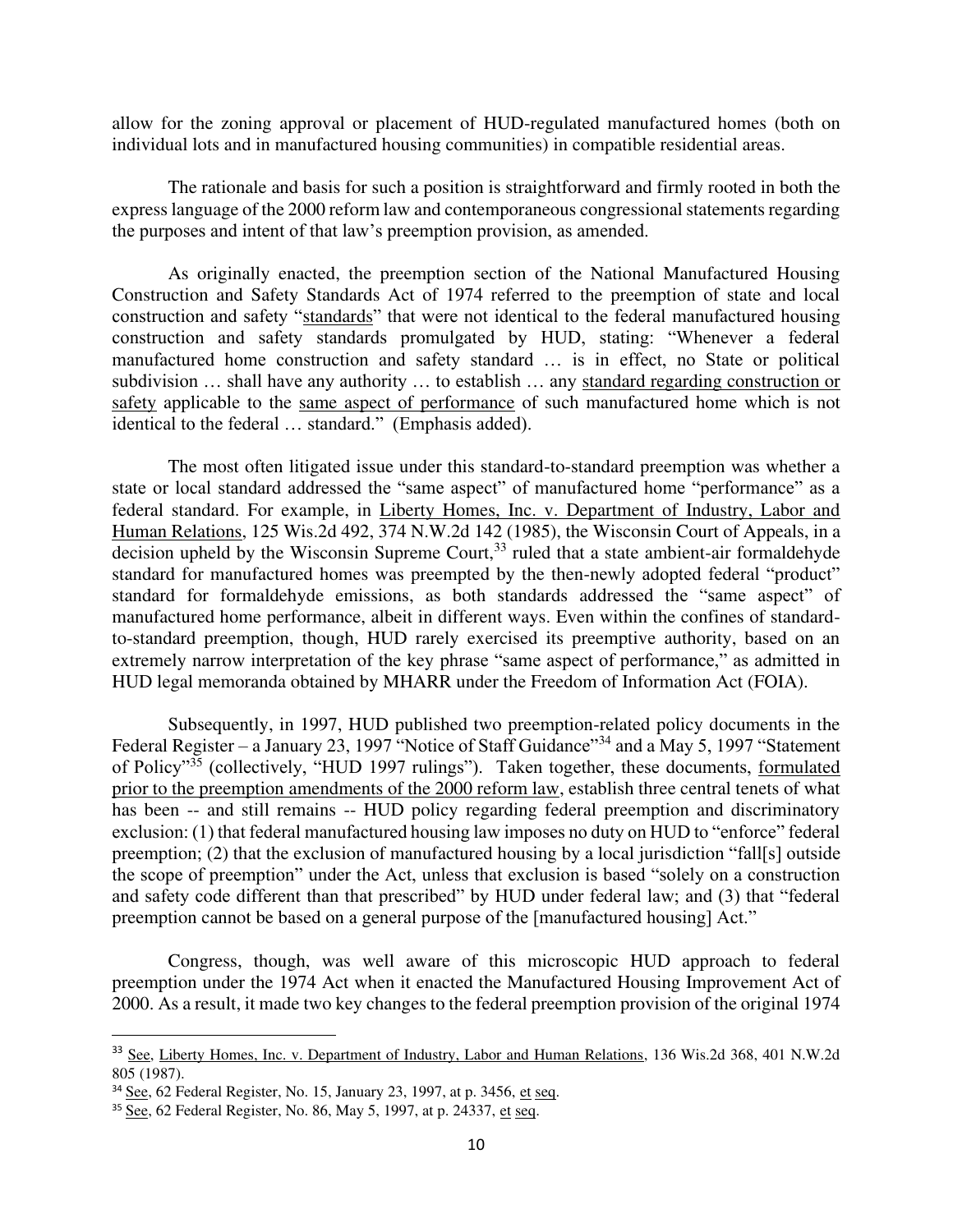law, which legislatively overrule HUD's entire pre-2000 approach to preemption, including its interpretation of the original preemption provision and the HUD 1997 rulings which rest on those interpretations.

The first and most obvious change in the 2000 reform law – targeted at the heart of HUD's historically narrow application of federal preemption -- is the directive to HUD to "broadly and liberally" construe the scope of federal preemption.<sup>36</sup> Such an express statutory directive from Congress stands as a direct rebuke -- and congressional rejection of – HUD's historical position on the scope of preemption under the Act. For purposes of discriminatory exclusion, however, the even more important amendment is the addition of state and local "requirements" -- of any kind - - to the category of state or local actions that are federally preempted. Because every word in a statute must be given its ordinary and customary meaning, the 2000 reform law thus extended the standard-to-standard preemption of the original 1974 Act to the preemption of any state or local "requirements or standards" that could negatively impact "federal superintendence of the manufactured housing industry" as defined by Congress, including the national policy purposes of the law. (Emphasis added).

That this amendment to the preemption language of the law was intended by Congress to extend federal preemption to the invalidation of discriminatory local exclusion or restrictive placement measures against HUD-regulated manufactured housing, was made clear by key congressional proponents of the 2000 reform law in November 13, 2003 correspondence to HUD.<sup>37</sup> That correspondence states, in relevant part:

"We are writing to express our deep disappointment in HUD's July [2003] rejection of the Manufactured Housing Consensus Committee recommendation, which addresses the problem of discrimination in the siting of manufactured homes. \*\*\*

"[W]e believe that HUD should have taken this opportunity to use its expanded legal preemption authority under the 2000 Act to develop a Policy Statement or regulation to make it clear that localities may not engage in discriminatory practices that unfairly inhibit or prohibit development and placement of manufactured housing.

\*\*\*

"[T]he 2000 Act expressly provides, for the first time, for federal preemption [to] be 'broadly and liberally construed' to ensure that local 'requirements' do not affect 'federal superintendence of the manufactured housing industry.' Combined with the expansion of the findings and purposes of the Act to include for the first time [facilitating] the 'availability of affordable manufactured homes' ... these ... changes give HUD the legal authority to preempt local requirements or restrictions

<sup>&</sup>lt;sup>36</sup> See, 42 U.S.C. 5403(d) as amended by the Manufactured Housing Improvement Act of 2000: "Federal preemption under this subsection shall be broadly and liberally construed to ensure that disparate state or local requirements or standards do not affect the uniformity and comprehensiveness of the standards promulgated under this section nor the federal superintendence of the manufactured housing industry as established by this title." (Emphasis added).

<sup>37</sup> See, Attachment 3, hereto.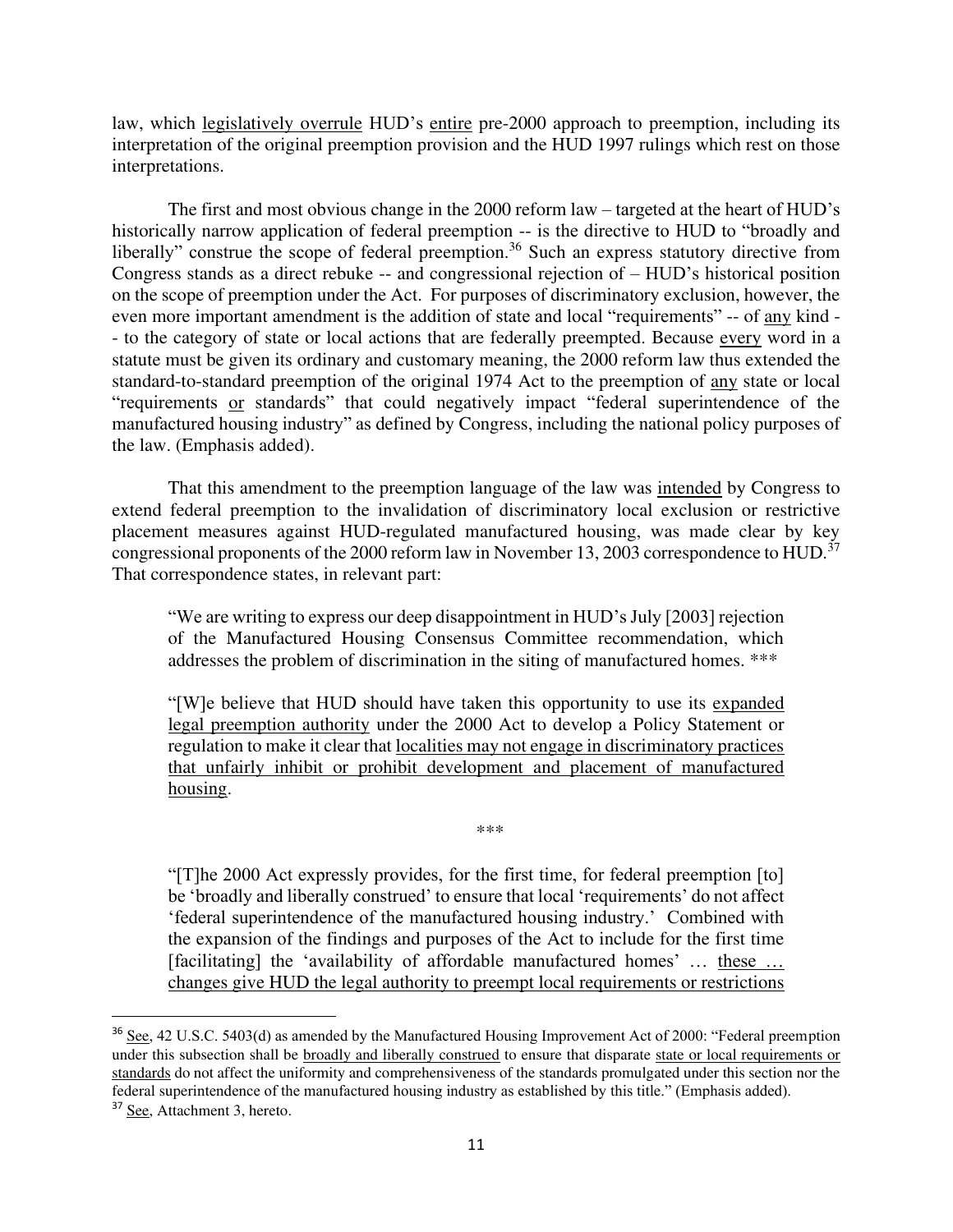which discriminate against the siting of manufactured homes (compared to other single-family housing) simply because they are HUD-Code homes.

(Emphasis added).

Put simply, this unequivocal statement confirms that the enhanced federal preemption of the 2000 reform law – both in letter and intent -- sweeps away HUD's previous objections to preempting the discriminatory exclusion or restriction of HUD Code homes via local zoning or other "requirements," making it clear that, as amended, the enhanced preemption language of the 2000 reform law does reach and include discriminatory exclusion measures, and that the new preemption language was designed and intended to achieve that result.

Nevertheless, following the 2000 reform law, in yet another "guidance"<sup>38</sup> document HUD maintained that the 2000 law actually changed nothing regarding preemption. In that document regarding "Recent Program Activity,"<sup>39</sup> HUD stated: "Does the 2000 Act expand the scope of federal preemption? *No,* though revised language in section 604(d) does require that the original preemption provision be 'broadly and liberally construed,' *HUD does in fact take a broad and liberal view with regard to preemption of state and local standards when they actually conflict with HUD's Manufactured Home Construction and Safety Standards.*" (Emphasis added).

HUD's assertion that it was already taking a "broad and liberal view" of preemption before the 2000 reform law is demonstrably false. The courts in two cases consistently cited by HUD as the basis for its construction of the scope of federal preemption – Chrysler Corp. v. Tofany, 419 F.2d 499 (2d Cir. 1969) and Chrysler Corp. v. Rhodes, 416 F.2d 319 (1<sup>st</sup> Cir. 1969) -- concluded that similar "same aspect of performance" language contained in the National Traffic and Motor Vehicle Safety Act (NTMVSA) statute should be construed *narrowly*. The Tofany court, in fact, expressly stated: "we conclude that the 'aspect of performance' language in the preemption section of the Act must be construed *narrowly*." (Emphasis added). For HUD to claim, then, that before the 2000 law it was already construing preemption "broadly," under cases which specifically state that preemption is to be construed "narrowly" – and that the enhanced preemption of the 2000 reform law is merely a directive to continue that alleged "broad and liberal interpretation -- is absurd and disingenuous.

Rather, the "broad and liberal" interpretation provision of the 2000 reform law *directly overrules* HUD's unduly narrow pre-2000 interpretation of federal preemption. Moreover, for HUD to claim, without any basis whatsoever, in this erstwhile "guidance," that the 2000 law did not expand the scope of preemption under the law – when Congress specifically added "*requirements*" to the *type* of state or local enactments that could be preempted, is again, a misrepresentation of the 2000 reform law.

<sup>38</sup> Like so many other HUD "guidance" documents or interpretive pronouncements, this construction of 42 U.S.C. 5403(d) was neither submitted to the MHCC for review and recommendation, nor published for notice or comment.

 $39$  This "Recent Program Activity" document, while clearly inconsistent with – and obviously designed as a mechanism to undermine a key program reform of the 2000 Act – is *still* posted on HUD's OMHP webpage, notwithstanding EOs 13771 and 13777. To date the only "obsolete or superseded guidance documents" removed from HUD's OMHP website pursuant to EOs 13771 and 13777, are 13 meaningless editions of the OMHP "The Facts" newsletter. See, 84 Federal Register, No. 66 (April 5, 2019) at p. 13695, 13709.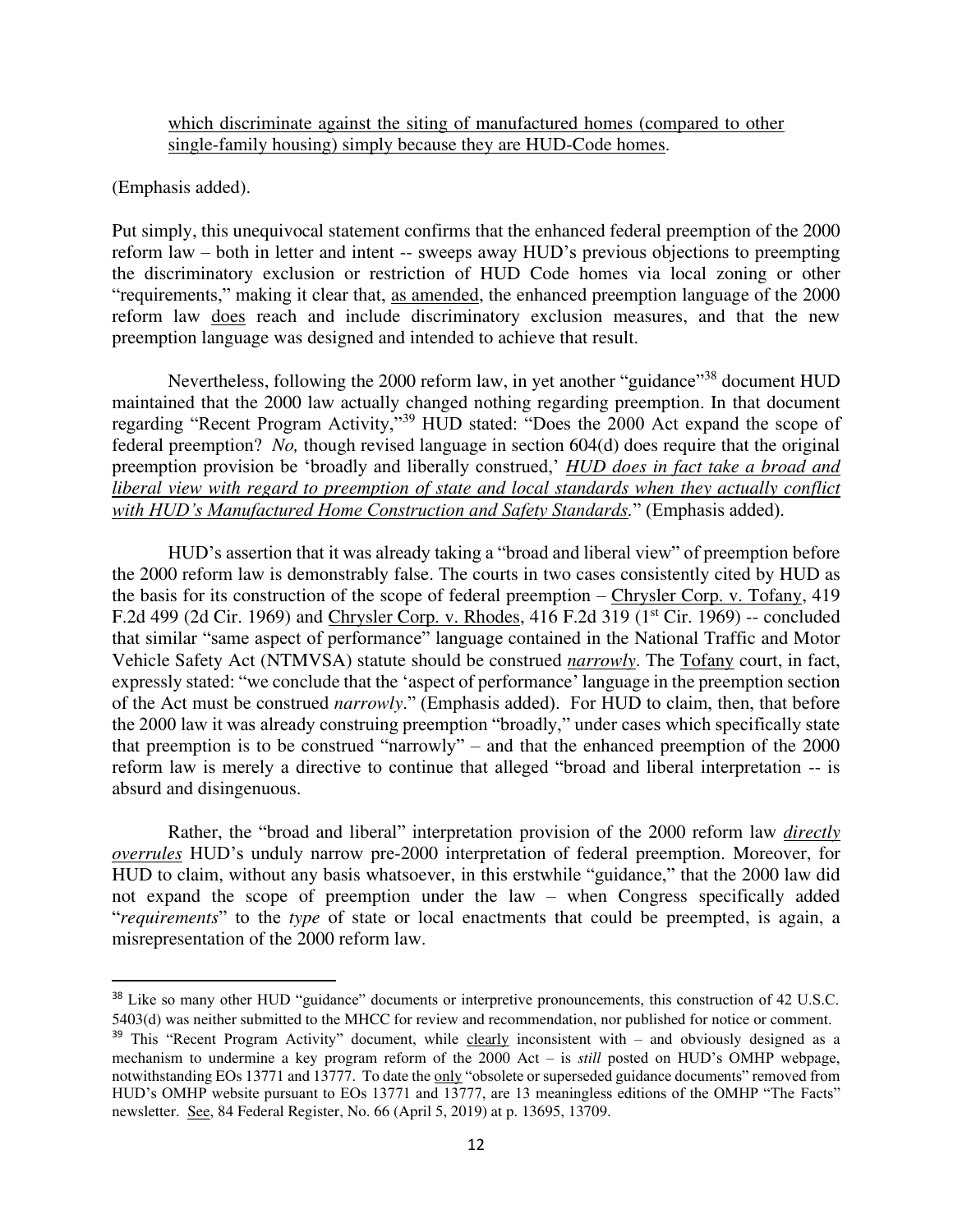HUD, therefore, for two decades after the enactment of the 2000 reform law, has maintained the unsupportable fiction that the 2000 law did not make any *real* change to federal preemption and that, as a result, it did not need to change its administrative approach to that preemption. This position not only conflicts with the plain meaning and legislative history of the changes made in the 2000 reform law but has resulted in significant harm to both the HUD Code industry and the lower and moderate-income American families who depend on manufactured housing as the nation's premier source of affordable, non-subsidized home-ownership. By continuing an unduly narrow approach to federal preemption, HUD has allowed localities to use various types of mandates, including supposed "zoning" ordinances and requirements, to effectively exclude and discriminate-against the industry, its products and, most importantly, the Americans who seek to purchase and own a manufactured home of their own.

 The time has come for HUD to conduct a thorough and intellectually-honest reassessment of the state of enhanced federal preemption under the 2000 reform law, in order to make it consistent, logical and predictable, to preserve legitimate state authority as provided by the 2000 reform law, and to accomplish the laudable and *necessary* goals of that legislation. Accordingly, MHARR asks that the White House Council direct HUD to: (1) expressly and formally withdraw – (a) its January 23, 1997 "Notice of Staff Guidance" regarding federal preemption; (b) its May 5, 1997 "Statement of Policy" regarding federal preemption; and (c) its post-2000 reform law statement titled "Recent Program Activity" regarding the scope of federal preemption; (2) issue a new policy statement providing for the full and liberal construction of the enhanced federal preemption of the 2000 reform law, including, but not limited to its applicability to and invalidation of state and local zoning provisions or other requirements which discriminatorily exclude or restrict HUD Code manufactured housing from certain local jurisdictions or specific areas of local jurisdictions; and (3) take concrete action to federally preempt zoning restrictions which discriminatorily exclude the placement of HUD Code manufactured homes.

## **3. HUD Should Fully Implement the Contracting Improvements Mandated by the 2000 Reform Law**

The HUD manufactured housing program has had the same monitoring contractor (i.e**.,** the same continuing entity, with the same personnel, albeit under different names -- initially the "National Conference of States on Building Codes and Standards" then "Housing and Building Technology," and now the "Institute for Building Technology and Safety") since the inception of federal regulation in 1976. Although the monitoring function contract is subject, nominally, to competitive bidding, the contract is a de facto sole source procurement. Because the federal program is unique within the residential construction industry and no other entity has ever served as the monitoring contractor, no other organization has directly comparable experience. Thus, solicitations for the contract have been based on award factors that track the experience and performance of the existing contractor, effectively preventing any other bidder from competing for the contract. Moreover, the one time that another organization did submit a bid, its lower-priced offer was subject to a second round of analysis that ultimately resulted in an award to the incumbent contractor.

As it has been structured by the program since the inception of federal regulation four decades ago, the monitoring contract is not only fatally-flawed in its process — i.e., its failure to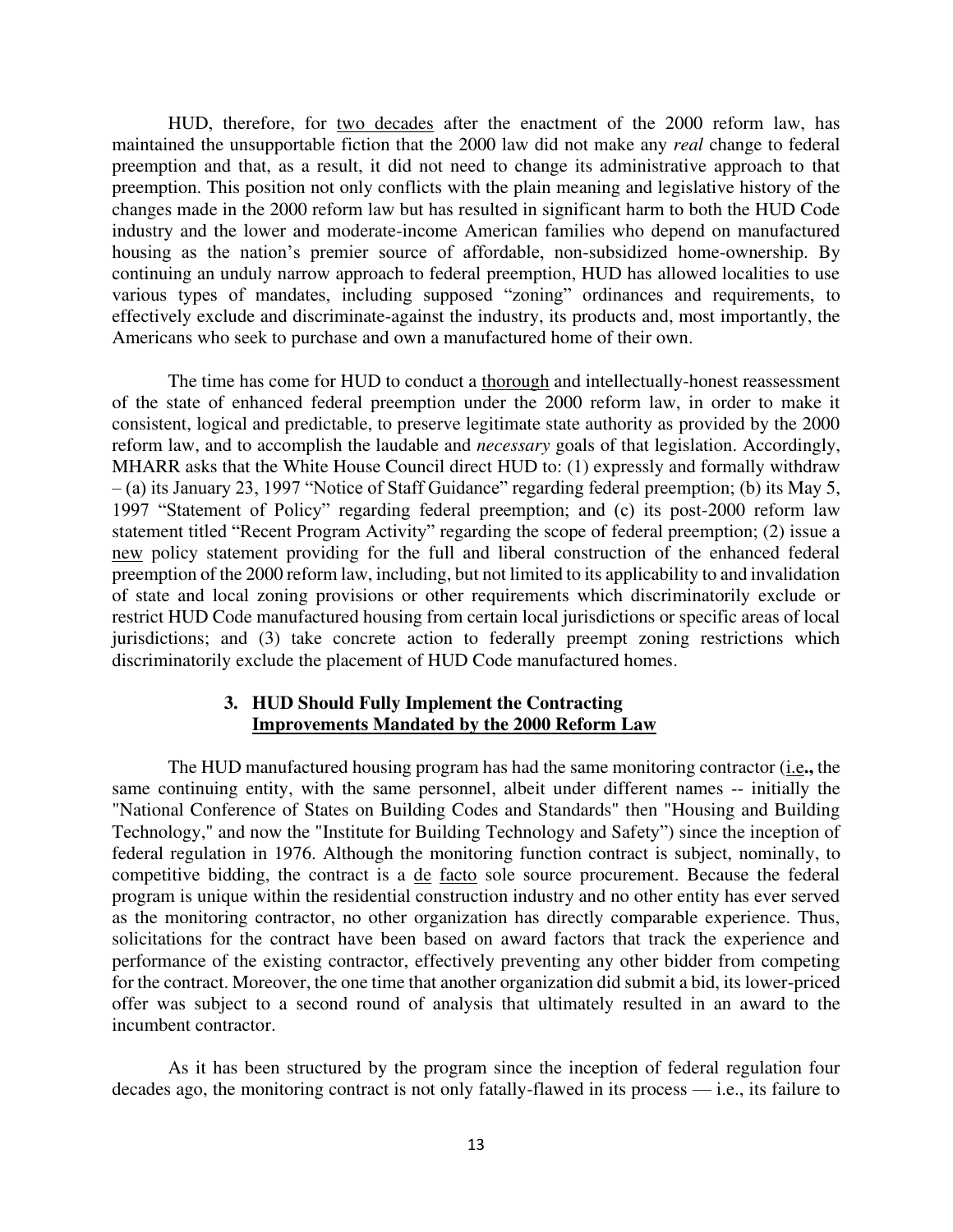generate full and fair competition as required by applicable law — but is also substantively flawed, in that it creates a distinct financial incentive for the contractor to find fault with manufactured homes (regardless of whether any fault actually exists) and to pursue the expansion and extension of regulatory and pseudo-regulatory mandates in order to increase revenues.

Beyond these fatal structural flaws, without new ideas and new thinking, the program effectively, remains frozen in the 1970's and has not evolved along with the industry. This is one of the primary reasons that the federal program, government at all levels and other organizations and entities continue to view and treat manufactured homes as 'trailers," causing untold difficulties for the industry and consumers, including financing, zoning, placement and other issues. The 2000 reform law, moreover, was designed to assure a balance between reasonable consumer protection and affordability. But the HUD program and the entrenched incumbent contractor have a history of continually ratcheting-up regulation, with more detailed, intricate and costly procedures, inspections, record-keeping, reports and red-tape, despite the fact that consumer complaints regarding manufactured homes, as shown by HUD's own data, are not only minimal, but on a downward trend.

For the manufactured housing industry to recover and advance substantially from the decline of the past two decades, this cycle must be broken and the federal program must be brought into full compliance with the objectives and purposes of the 2000 reform law. For decades MHARR has documented the slow but steady accretion of more and more program functions in that one and only "monitoring" contractor which – according to the specific definition of "monitoring" included by Congress in the 2000 reform law to specifically limit the power and authority of the monitoring function and contractor<sup>40</sup> $-$  is supposed to ensure the proper performance of the program's third-party Primary Inspection Agencies. Along with these extended functions have come a steady increase in power, authority and influence within the program, as reflected by multiple contractor-initiated and/or contractor-developed pseudoregulations (e.g., "Acceptable Quality Level," " Computer Coded Items" and others), *de facto* standards and expanded in-plant regulation, as well as multiple layers of costly, time-consuming policies, procedures, practices, criteria, "checklists" and *de facto* "interpretations" of virtually every aspect of the HUD regulatory program, *none* of which have ever gone through notice and comment rulemaking, as required by law, *or* been proven to produce corresponding benefits for homeowners.

HUD program officials have continually denied that the monitoring contractor exercises substantial discretionary power within the program – the very hallmark of inherently governmental authority – just as they have denied the continually-expanding role and pervasive influence of the monitoring contractor, even as both have clearly evolved and grown over the past 40 years. Those same officials – also for decades – routinely dismissed (or ignored) complaints of systematic abuses by the "monitoring" contractor ranging from arbitrary, subjective and baseless regulatory demands, to excessive paperwork and red tape that needlessly inflate regulatory compliance costs to the ultimate benefit of exactly no one (except the contractor and its bottom line). Worse yet, in a disturbing number of cases, regulated parties that approached HUD were targeted for reprisals

 $40 \text{ See}$ , 42 U.S.C. 5402(20): "'monitoring' means the process of periodic review of the primary inspection agencies, by the Secretary or by a State agency … which process shall be for the purpose of ensuring that the primary inspection agencies are discharging their duties under this title."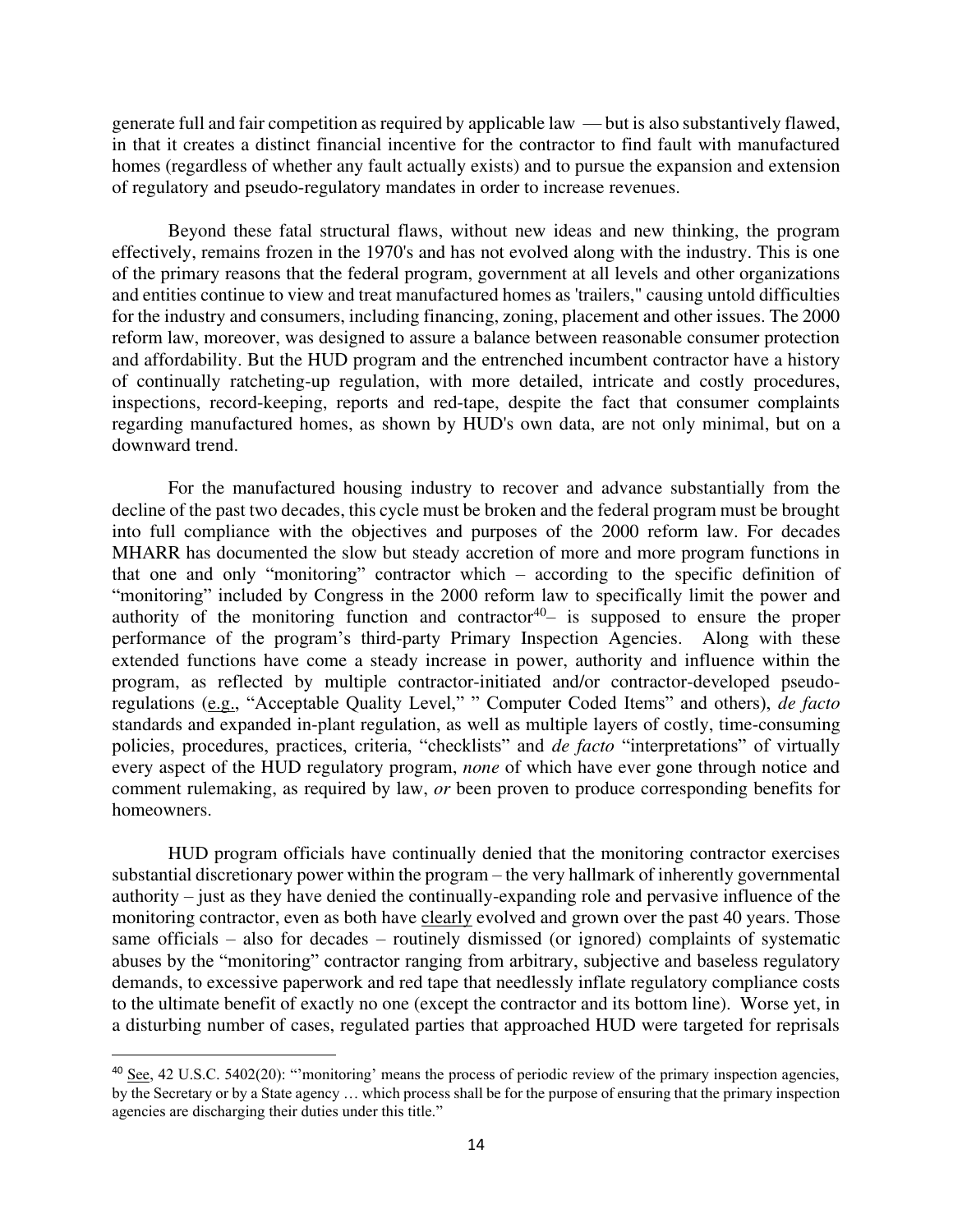and retribution. And now, with the domination of the program by a paid contractor reaching a critical stage, others in the industry – and consumers – can no longer afford to be bystanders.

As with so many other matters, the law is squarely on the side of industry members and consumers. Based on aggressive MHARR documentation and education efforts in Congress during the 1980s and 1990s, as well as MHARR's participation in and exposure of these issues at National Commission on Manufactured Housing, in numerous industry forums and at multiple congressional hearings, Congress, took significant steps in the Manufactured Housing Improvement Act of 2000 to curb the power of all contractors within the HUD program – but especially the entrenched "monitoring" contractor -- to prevent any one contractor, in the future, from amassing so many program functions that it effectively controls the policy and direction of the program based on its own self-interest.

These limiting provisions include, among others: (1) the "separate and independent contractors" requirement of section 623, which was the basis for the recent termination of the "monitoring" contractor's dispute resolution subcontract; (2) the definition of "monitoring" inserted in section 603, which specifically restricts the "monitoring" function to the "periodic review of … primary inspection agencies … for the purpose of ensuring that the primary inspection agencies are discharging their duties" under the law; (3) section 604(b)(6), which requires that all changes to program policies, procedures and practices be brought to the MHCC and subjected to notice and comment rulemaking, regardless of what they are called or how they are characterized by HUD and/or the "monitoring" contractor; and (4) the provision for an appointed, non-career program Administrator, in order to assure strong, transparent and responsive program accountability in all matters, including contracting and the proper (limited) role of program contractors.

The 2000 reform law, therefore, *if* fully and properly implemented, has the necessary safeguards to break the accumulated power of the entrenched "monitoring" contractor and move the program back to a healthy, lawful and effective contracting structure and regimen, where a genuine "monitoring" contractor would perform the limited ministerial function of "periodically review[ing]" the PIAs and accountable HUD officials – subject to federal government ethics law and regulations -- would be in firm control of program policy and direction, rather than a selfinterested revenue-driven private actor. But, as has been the case with far too much of the 2000 law, its key contracting reforms have been honored more in the breach than in actuality. Not surprisingly, then, the Government Accountability Office (GAO) in its July 2014 report on HUD's implementation of the 2000 reform law, pointed out significant "questions and uncertainties about HUD's oversight of the monitoring contract…."

 In order to expose and document the true and full extent of the de facto domination of the HUD program by the "monitoring" contractor, MHARR in a comprehensive September 2012 Freedom of Information Act (FOIA) request to HUD, sought multiple categories of documents relating to the activities and program functions of the contractor, including its current contract. And although HUD's response took over two years, it nevertheless disclosed, for the first time, a full copy of the most recent "monitoring" master contract (executed in 2013). That contract, covering up to five years for a total of \$25 million-plus, provides confirmation of the pervasive and improper role of the monitoring contractor. While boilerplate recitations in the contract pay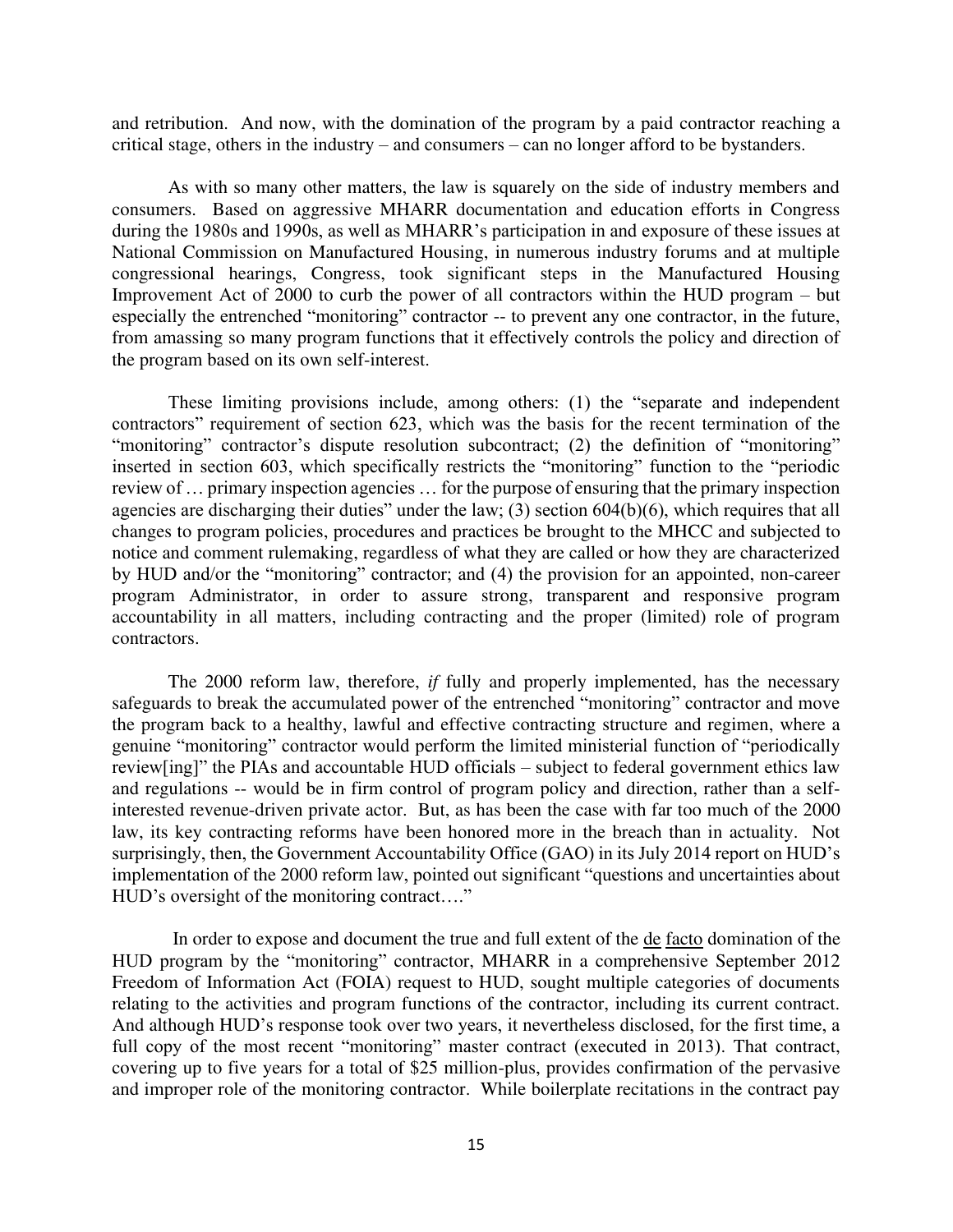lip service to the narrow and limited "monitoring" function described in the 2000 reform law, the actual contract work tasks go well beyond that limited function. Thus, among other things, the "monitoring" contractor, is tasked with:

- *Developing* in-plant audit procedures under HUD's unilateral program of expanded inplant regulation;
- Reviewing IPIA responses in disputed matters and preparing written counter-replies *for HUD*;
- Drafting IPIA Performance Reviews *for HUD*;
- Providing responses *for HUD* in disputes with IPIAs;
- Proposing revisions to the Audit Procedures Manual and the Procedural and Enforcement Regulations to "improve the process;"
- Preparing reports on "potential" design or quality assurance deficiencies found during DAPIA reviews and *seeking to "resolve"* such items – sending a report to HUD only if the item cannot be resolved between the DAPIA and the contractor;
- Providing "recommendations" for specific HUD corrective or *enforcement* actions against DAPIAs;
- Developing checklists to be used in evaluating State Administrative Agency procedures and methods;
- Conducting post-production inspections to "verify" retailer compliance;
- Preparing evaluation reports *for HUD* in connection with consideration of the acceptance of new or modified State Plans;
- Participating in research, review and developing proposed action and follow-up for "special design and construction requests;"
- Conducting unspecified "special investigations;"
- Analyzing and researching "technical issues" *for HUD*;
- *Evaluating* findings to "determine the validity and strength of evidence collected during audits;"
- Providing "expert testimony" and "engineering support" to "assist" HUD;
- Reviewing any application by a state or organization to be approved as a new IPIA, DAPIA or SAA; and
- Preparing a "draft" acceptance report on any such application *for HUD*.

# (Emphasis added).

In examining these functions both individually and collectively, it is evident that for large portions of the regulatory authority of the federal manufactured housing program, the so-called program "monitoring" contractor, contrary to the 2000 reform law -- and broader federal law on the delegation of inherently governmental authority -- is, in actuality: (1) the "legislature," developing de facto requirements, procedures and qualifications; (2) the de facto judge *and* jury, gathering evidence, evaluating that evidence, and drawing conclusions that are then submitted for HUD to rubber-stamp; and (3) a <u>de facto</u> enforcer, with the power to impose its own interpretation of everything and anything on regulated parties without HUD ever being involved.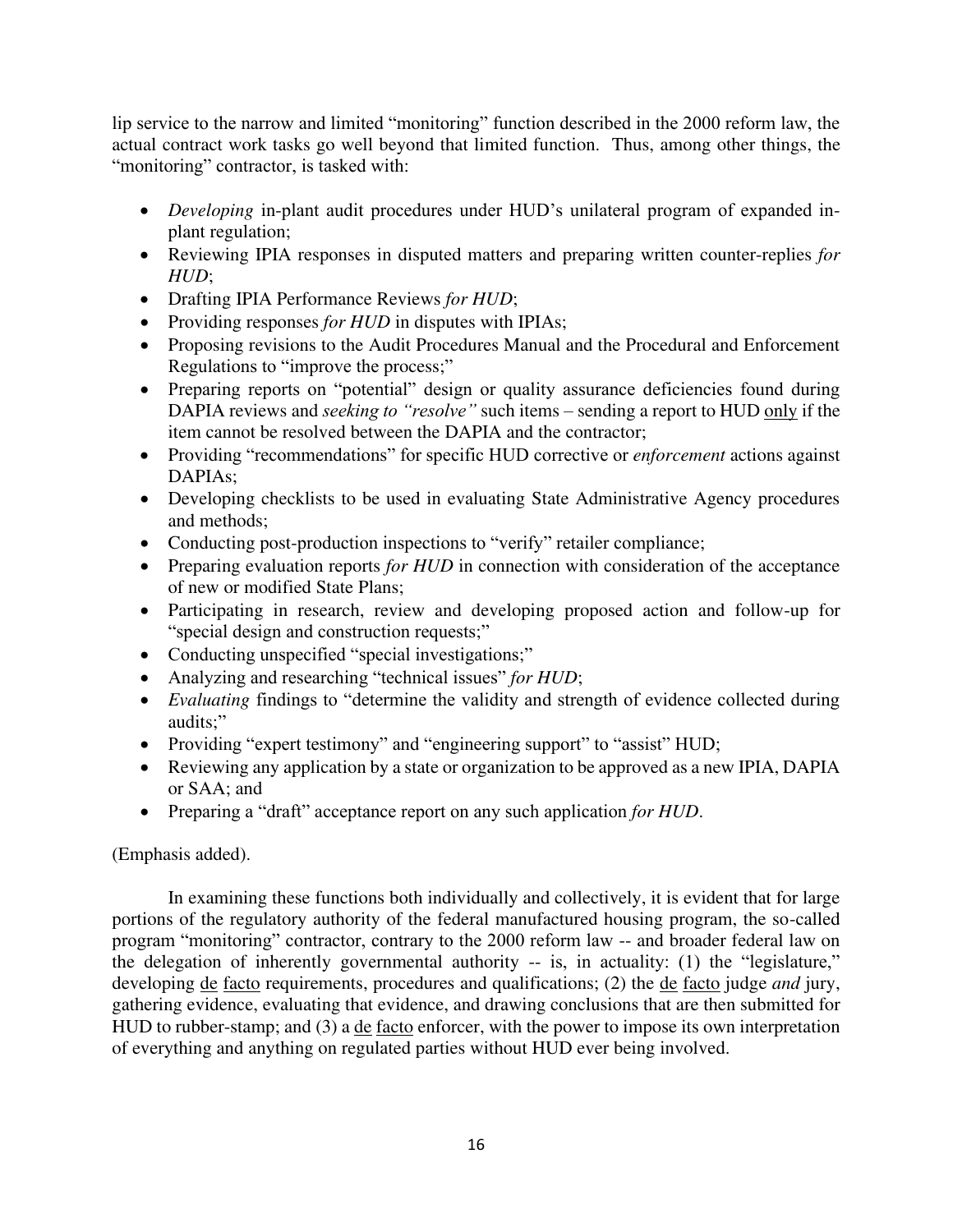Of course, the tasks specified in the 2013 "monitoring" contract are phrased in language designed to foster the *impression* that the contractor does not exercise inherently governmental *discretionary* authority. But, as the above list of contract functions demonstrates, a multitude of discretionary issues are effectively decided by the contractor without action or involvement by HUD. And even when such actions and decisions do go back to HUD, it is evident that HUD is so pervasively dependent on the contractor that the contractor's decisions and "recommendations" are, effectively, final in a way that is rejected by relevant guidance from the Office of Management and Budget (OMB) and other federal agencies: "*even where Federal officials retain ultimate authority to approve and review contractor actions, the contractor may nonetheless be performing an inherently governmental action if its role is extensive and the Federal officials' role is minimal*." (Emphasis added).

The impact of this excessive, revenue-driven contracting system on the HUD program, HUD's erstwhile state partners, the industry and, most importantly, consumers, has been devastating, excessively costly and ruinous, and is getting worse. Indeed, HUD's failure to facilitate one of the two *primary* goals of the 2000 reform law – to "facilitate the availability of affordable manufactured homes and … increase homeownership for all Americans" – is a direct outgrowth of this distorted, dysfunctional and arguably illegal contracting system.

It is thus essential that the program ensure that there is full and open competition for the monitoring contract. Accordingly, the monitoring contract must be re-solicited pursuant to fundamentally modified award criteria that that do not penalize or ward off new bidders without direct pre-existing program experience, and a structure that does not provide a financial incentive for excessive or punitive regulation. Instead, any new program "monitoring" contract should: (1) drastically reduce the functions assigned to the "monitoring contractor;" (2) totally eliminate any discretionary or pseudo-regulatory functions; (3) limit "monitoring" functions to the evaluation of PIAs in accordance with the statutory definition of "monitoring" set forth in the 2000 reform law; and (4) in accordance with these reforms, significantly reduce funding for the monitoring contract.

## **C. HUD MUST FULLY IMPLEMENT ALL RELEVANT EXECUTIVE ORDERS WITH RESPECT TO OMHP AND HUD CODE MANUFACTURED HOUSING**

In addition to EO 13878 creating the White House Council, President Trump has issued four other Executive Orders which directly and significantly impact the HUD manufactured housing program and the federal regulation of HUD Code manufactured housing. These are, EO 13771 ("Reducing Regulation and Controlling Regulatory Costs"),<sup>41</sup> EO 13777 ("Enforcing the Regulatory Reform Agenda"),<sup>42</sup> EO 13891 ("Promoting the Rule of Law Through Improved Agency Guidance Documents")<sup>43</sup> and EO 13892 ("Promoting the Rule of Law Through Transparency and Fairness in Civil Administrative Enforcement and Adjudication").<sup>44</sup>MHARR, since 2017, has submitted extensive comments to HUD – both directly and through the statutory MHCC – concerning the specific application of these EOs, and the Trump Administration policies

 $41$  See, 82 Federal Register, No. 22 (February 3, 2017) at p. 9339, et seq.

<sup>&</sup>lt;sup>42</sup> See, 82 Federal Register, No. 39 (March 1, 2017) at p. 12285, et seq.

<sup>&</sup>lt;sup>43</sup> See, 84 Federal Register, No. 199 (October 15, 2019) at p. 55235, et seq.

<sup>44</sup> See, 84 Federal Register, No. 199 (October 15, 2019) at p. 55239, et seq.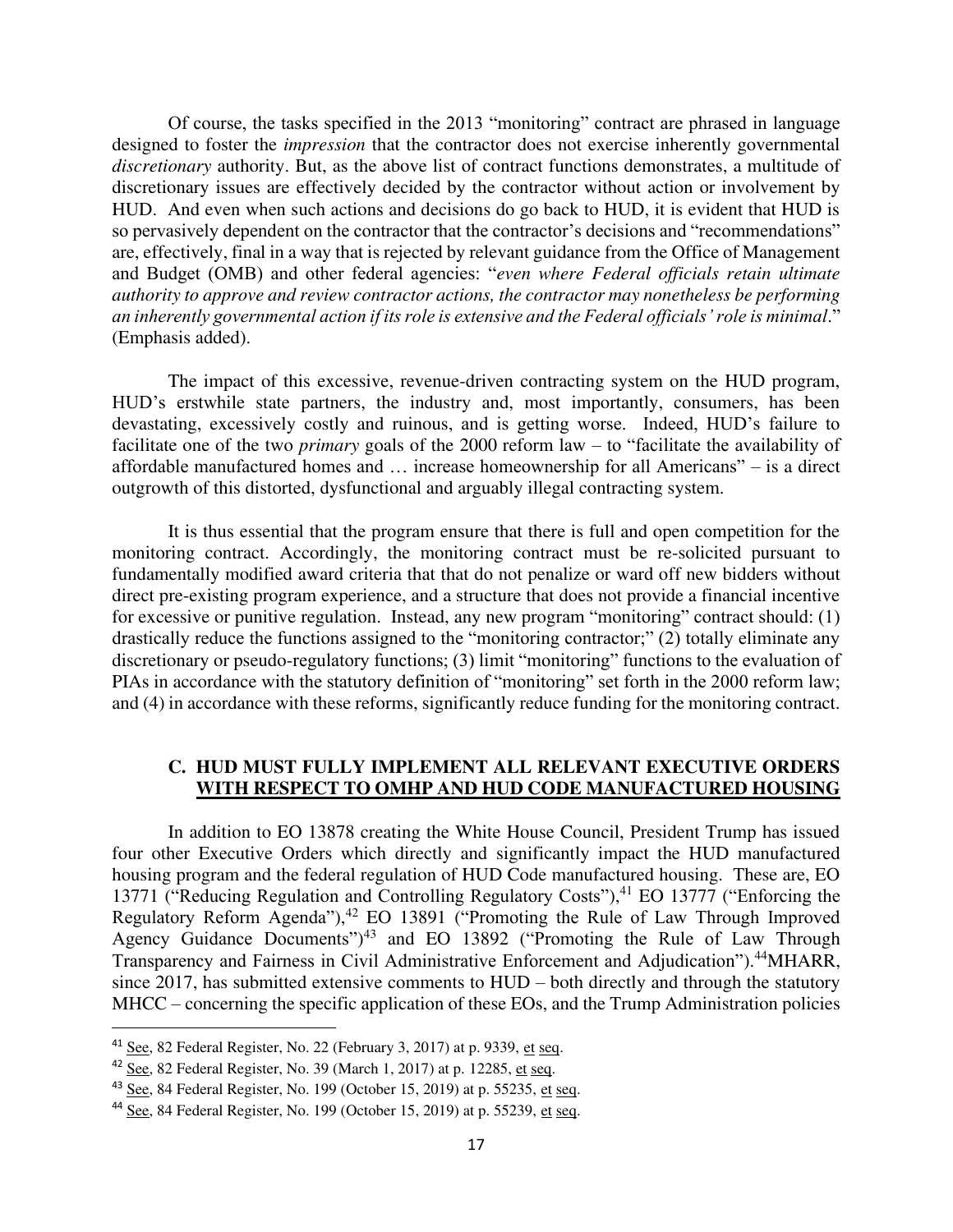that they represent, to the operation of OMHP and to the regulation of HUD Code manufactured housing. Each relevant set of MHARR comments regarding the application of these EOs, is attached to this document as an exhibit, and the content of each such comment document is hereby incorporated herein as if restated in full.<sup>45</sup>

Pursuant to those EOs, and for the reasons more fully-stated and explained in those comment documents, MHARR has – and continues -- to seek specific HUD regulatory and deregulatory actions, as well as the withdrawal of multiple sub-regulatory and pseudo-regulatory OMHP actions as identified therein. These actions include, but are not limited to:

- 1. Repeal of all elements of HUD's program of expanded in-plant regulation;
- 2. Repeal and modification of HUD's September 2015 "On-Site Construction" Rule;
- 3. Amendment of Subpart I of HUD's Procedural and Enforcement Regulations<sup>46</sup>to fully comply with applicable law;
- 4. Halt the imposition of improper federal installation mandates on compliant states;
- 5. Repeal of the February 2010 HUD Interpretive Rule regarding matters subject to MHCC review;
- 6. Restoration of collective industry representation on the MHCC;
- 7. Rejection of any fire sprinkler standard, whether mandatory or allegedly "voluntary;"
- 8. Adoption of federal standards for the construction of multi-family HUD Code homes;
- 9. Adopt of regulations to provide increased payments to State Administrative Agencies;
- 10. Withdraw of all outstanding "guidance" regarding the scope of federal preemption, including HUD's post-2000 reform law "guidance" on "Recent Program Activity;
- 11. Withdrawal and rejection of HUD's pending "frost-free" guidance and proposed Interpretive Bulletin;
- 12. Withdrawal of all "field guidance" and similar documents issued without MHCC consideration or notice and comment rulemaking, including, but not limited to:
	- a. "Frost-Free Guidance" memorandum;
	- b. Field Guidance and related Operating Procedures and memoranda concerning expanded in-plant regulation;
	- c. Remaining memoranda concerning attached garages and "add-ons;"
	- d. Field Guidance on attic insulation;
	- e. Field Guidance on air ducts;
	- f. Memorandum on single-family use;
	- g. Memorandum on electrical connection workmanship;
	- h. Memorandum on mixing valves;
	- i. Memorandum of deviation reports;
	- j. Memorandum on chassis bonding connections;
	- k. Memorandum regarding off-line fabrication;

<sup>45</sup> See, MHARR Comments to HUD dated June 7, 2017 ("Reducing Regulatory Burdens; Enforcing the Regulatory Reform Agenda Under Executive Order No. 13777 – Docket No. FR-6030-N-01")(Attachment 4, hereto); MHARR Comments to HUD dated February 20, 2018 ("Regulatory Review of Manufactured Housing Rules – Docket No. FR-6075-N-01")(Attachment 5, hereto); MHARR Comments to HUD dated April 25, 2018 ("Repeal of HUD February 5, 2010 'Interpretive Rule' and Related HUD Manufactured Housing Sub-Regulatory 'Guidance' Documents")(Attachment 6, hereto); and MHARR Comments via the MHCC dated October 21, 2019 ("MHARR Regulatory Reform Comments")(Attachment 7, hereto).

<sup>46</sup> See, 24 C.F.R. 3282.401, et seq.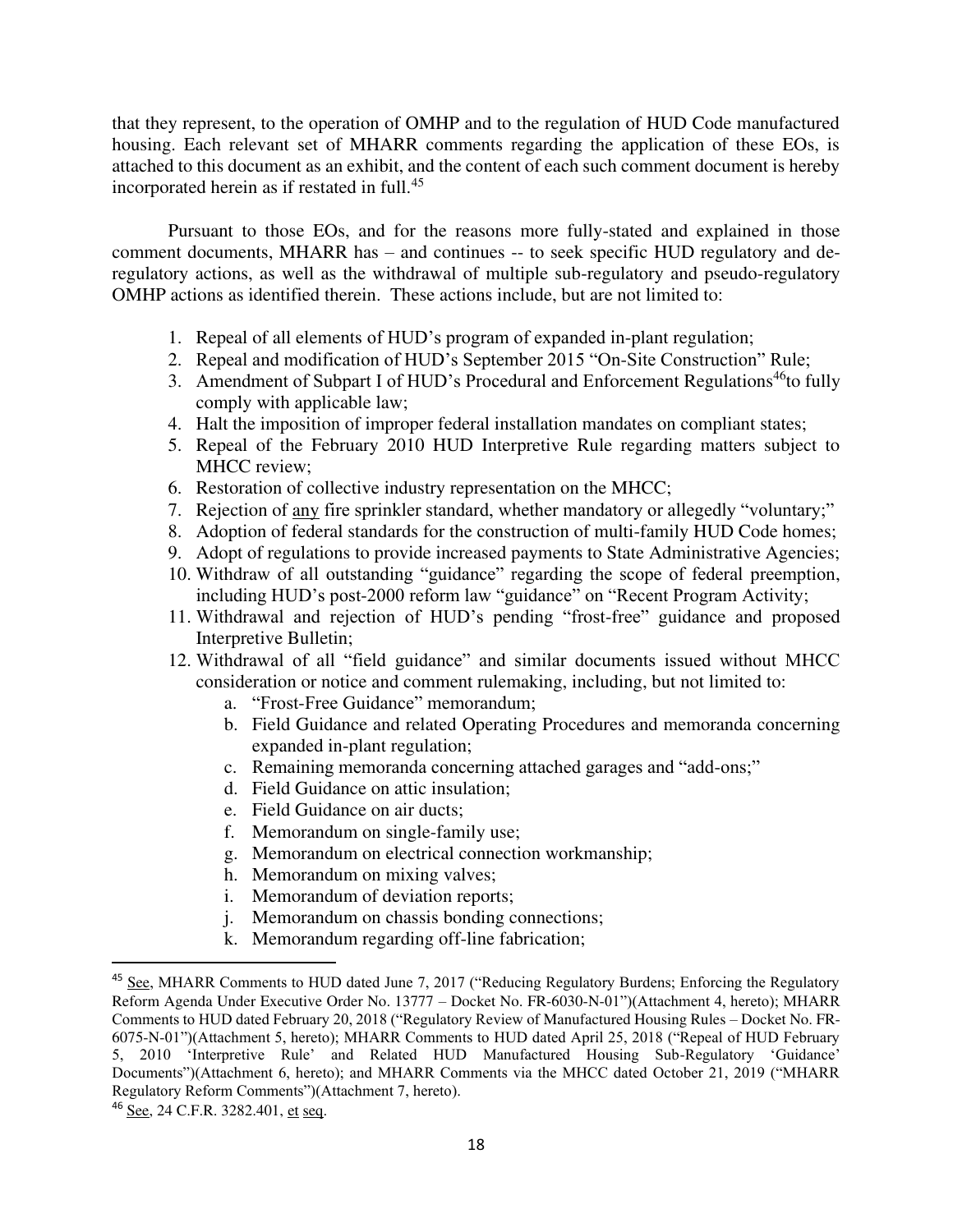- l. Memorandum regarding on-site completion;
- m. Memorandum on professional engineer/registered architect seals for wind zone II and III structural designs

Based on EOs 13771, 13777, 13891 and 13892, the White House Council should ensure: (1) that HUD completes and implements, in a timely manner, its "top-to-bottom" manufactured housing program regulatory review; (2) that HUD, pursuant to EOs 13771 and 13777, either withdraws or substantially modifies each of the regulatory actions identified by MHARR in its applicable comments; (3) that HUD, pursuant to EOs 13891 and 13892, withdraw or retract all sub-regulatory and pseudo-regulatory documents issued by OMHP without prior MHCC review and notice and comment rulemaking; that HUD, in connection therewith, (4) publish unequivocal notice in the Federal Register announcing the withdrawal and invalidation of those documents and advising regulated parties that they are no longer binding or operative in any respect; and (5) issue a further public directive stating that no further such documents shall be issued by OMHP and that any such documents issued without prior MHCC review and notice and comment rulemaking are null, void, and of no effect, ab initio.

# **D. HUD MUST RESTORE THE FULL PARTICIPATION RIGHTS OF ALL INTERESTED PARTIES IN PROCEEDINGS OF THE STATUTORY MHCC**

 Beyond the foregoing issues raised previously by MHARR in its various regulatory reform comments, HUD should also take specific and immediate action to protect the legitimacy and validity of the MHCC and its procedures.

 The statutory MHCC was established as one of the premier program reforms of the 2000 law. It was designed to provide HUD with accurate, factual, and informed input and information on regulatory and enforcement matters, and to promote effective consumer protection based on a consensus of consumer, industry and other affected interests. Unlike the ineffective "Manufactured Housing Advisory Council" established by the original 1974 federal manufactured housing law, the MHCC was envisioned by Congress as a bulwark against regulatory abuses documented by MHARR during the 2000 reform law legislative process, and as an essential, vital and mandatory component of the process for the development, revision and interpretation of HUD's manufactured housing standards, enforcement regulations and related activities. The 2000 reform law thus requires the MHCC to reflect a balance of the various interests affected by the HUD regulatory program<sup>47</sup> and affirmatively requires that all new or amended standards<sup>48</sup> or enforcement regulations and related interpretations,<sup>49</sup> practices, policies and procedures<sup>50</sup> to be brought to the MHCC for prior review, input and recommendations to the Secretary.

 In order to ensure that the MHCC would have available to it the institutional knowledge, know-how, experience and information possessed by the industry's collective representatives, the MHCC, as originally constituted and for nearly a decade after its first establishment -- based on a

<sup>47</sup> See, 42 U.S.C. 5403(a)(3)(E).

<sup>48</sup> See, 42 U.S.C. 5403(a)(4).

<sup>49</sup> See, 42 U.S.C. 5403(b)(1), (2).

<sup>50</sup> See, 42 U.S.C. 5403(b)(6).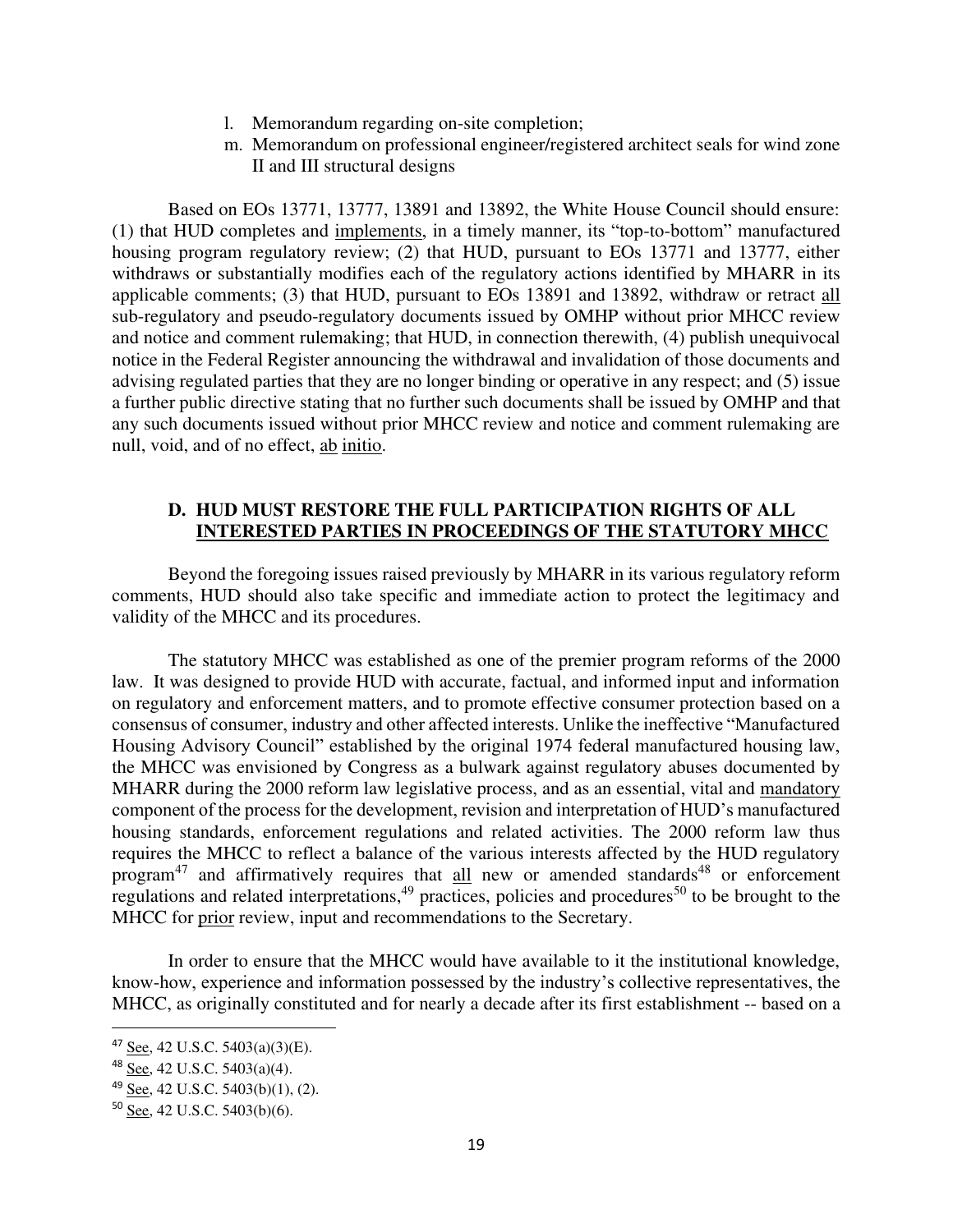tacit understanding between HUD and the industry -- included one staff representative each from the industry's two collective national organizations, MHARR and the Manufactured Housing Institute (MHI) as voting members. This was particularly important to the smaller, independent industry businesses represented by MHARR that did not necessarily have the collective, institutional knowledge, know-how and experience of the broader Association, but continued to suffer disproportionately negative impacts from unduly burdensome and unduly costly regulation. And, indeed, during this initial period, the MHCC was able to develop and recommend to HUD significant proposals – including proposals for installation regulation and dispute resolution – which substantially benefitted consumers without imposing undue burdens on the affordability of mainstream manufactured housing.

 Subsequently, however, MHI decided to refuse staff appointments to the MHCC. This has provided HUD with a convenient excuse to refuse the appointment of an MHARR staff representative to the MHCC following the term of former MHARR President Danny D. Ghorbani, and has left the MHCC without the knowledge and collective insight previously provided and has especially prejudiced the smaller, independent industry businesses represented by MHARR, which are justifiably wary of regulatory retribution and seek collective representation through MHARR staff. The exclusion of an MHARR staff representative from the MHCC for nearly a decade, therefore, effectively means that the concerns and interests of smaller, independent HUD Code manufacturers are not being fully heard, debated and considered while the program seeks to transform the MHCC back into the passive, ineffective Advisory Council of days past. By contrast, the MHCC has – and continues to – include voting members from collective, national consumer organizations.

 Even worse, this exclusionary process is now being taken a step further with an edict that would virtually shut out any participation in the MHCC process by MHARR as a collective industry organization. Specifically, at the recent October 29-31, 2019 MHCC meeting, OMHP barred participation by MHARR and other collective industry organizations in key regulatory reform debates, in direct contravention of established MHCC practice and precedent, and sharply restricted supposed "public comment" to 15-minute windows at the beginning and end of each daily session, with individual commenters "limited to two minutes," allegedly to "ensure [that] pertinent MHCC business is completed."<sup>51</sup> (Emphasis added).

 As MHARR has emphasized, though: (1) MHARR, as a collective, national industry organization, is not a mere member of the general "public." MHARR, rather, is a collective representative of smaller businesses directly regulated by HUD and directly impacted by HUD regulatory actions and decisions within the federal manufactured housing program. As such, MHARR members deserve to be represented collectively and heard collectively as part of the MHCC's proceedings and deliberations; however (2) by being relegated to speaking times that are either far removed from the consideration of specific proposals, or after votes have already been

<sup>&</sup>lt;sup>51</sup> See, 84 Federal Register, No. 187 (September 26, 2019) at p. 50858. This was particularly disruptive and detrimental to full, complete and effective MHCC debate, insofar as it essentially precluded participation by MHARR in the consideration of proposals conceived, developed and submitted by MHARR (and similarly precluded participation by the proponents of other proposals). This led, in far too many instances to either misinformed, uninformed, or circular and needlessly extended debate to the detriment of the MHCC, the industry, consumers and the public at large.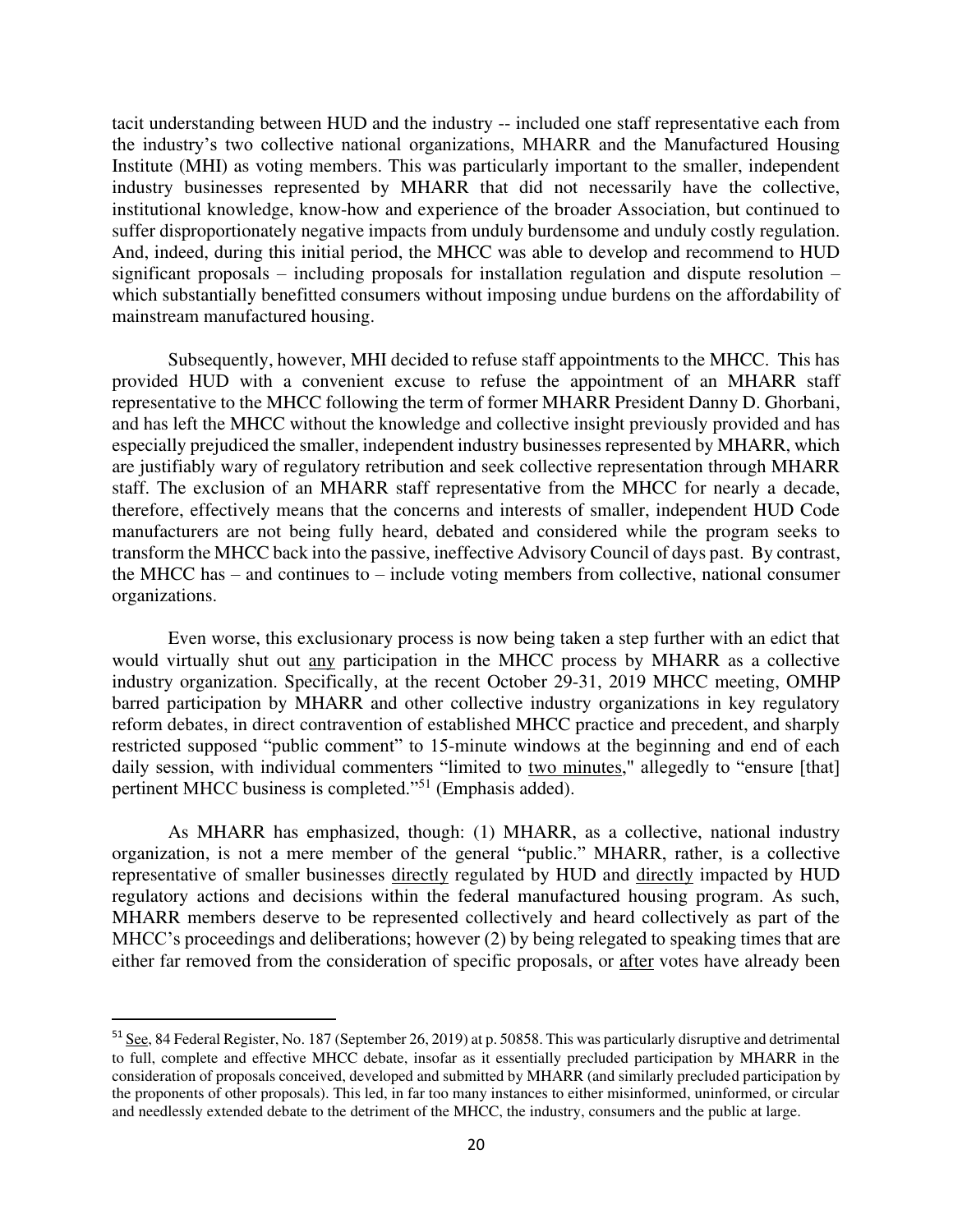taken on relevant matters and proposals, their collective participation is effectively nullified, thus denying them any meaningful participation at all.

 Based on all the above, limitations on the participation rights of MHARR, its members and others similarly situated are unacceptable and are particularly repugnant in an Administration that is publicly committed to combatting bureaucratic assaults on the legitimate rights of regulated parties. MHARR, therefore, urges the White House Council to direct HUD to fully protect the rights of all interested parties and to ensure an even playing field within the MHCC process.

#### **E. DISCRIMINATORY AND EXCESSIVE DOE MANUFACTURED HOUSING "ENERGY" STANDARDS SHOULD BE WITHDRAWN**

On June 17, 2016 the U.S. Department of Energy (DOE) published a proposed rule in the Federal Register to establish "Energy Conservation Standards for Manufactured Housing"<sup>52</sup>pursuant to Section 413 of the Energy Independence and Security Act of 2007 (EISA). That proposed rule, which was strenuously opposed by MHARR on multiple grounds, was subsequently withdrawn by DOE, following the advent of the Trump Administration, in 2017.<sup>53</sup> Later, through a Notice of Data Availability and Request for Information (RFI) published by DOE on August 3, 2018, DOE announced that it would be: (1) "re-evaluat[ing] its approach in developing [energy] standards for manufactured housing;"<sup>54</sup> (2) "reconsidering the framework" for the standards previously proposed in  $2016^{55}$ ; and  $(3)$  "examining if it must set a single mandatory level of [energy] efficiency" for federally-regulated manufactured homes.<sup>56</sup> As MHARR stated in its written comments in response to that RFI, however, it remains inalterably opposed to the imposition of any mandatory federal energy standard(s) by DOE or any other federal agency or entity on HUD Code manufactured homes, outside of the parameters, framework, purposes, procedures and provisions of the 1974 Act and subsequent amendments to that law. Consequently, MHARR urges the White House Council to reject the imposition of any mandatory DOE manufactured housing energy standards which would needlessly and substantially increase the cost of HUD Code manufactured homes as an "excessive energy mandate" within the meaning of EO 13878.

First, as MHARR established in its original August 8, 2016 comments,<sup>57</sup> HUD Code<sup>58</sup> manufactured homes, according to U.S. Census Bureau data, already offer energy performance

<sup>52</sup> See, 81 Federal Register, No. 117 (June 17, 2016) at p. 39756, et seq.

<sup>&</sup>lt;sup>53</sup> According to the DOE RFI, a "draft final rule" based on the June 17, 2016 DOE proposed rule, "did not clear" review by the Office of Management and Budget's Office of Information and Regulatory Affairs (OIRA) and was subsequently "withdrawn" on January 31, 2017.

<sup>54</sup> See, 83 Federal Register, No. 150 (August 3, 2018) at p. 38075, et seq.

<sup>55</sup> Id. at p. 38075, col.1.

 $56$  Id.

<sup>57</sup> See, Attachment 8, hereto.

<sup>&</sup>lt;sup>58</sup> The Federal Manufactured Housing Construction and Safety Standards (FMHCSS) established by HUD pursuant to the 1974 Act, as amended, and codified at 24 C.F.R. 3280, comprehensively regulate the construction and safety of manufactured homes produced for sale or lease in the United States. These standards (in Subparts F and H) include specific performance criteria for energy usage and utilization, and other energy-related aspects of HUD-regulated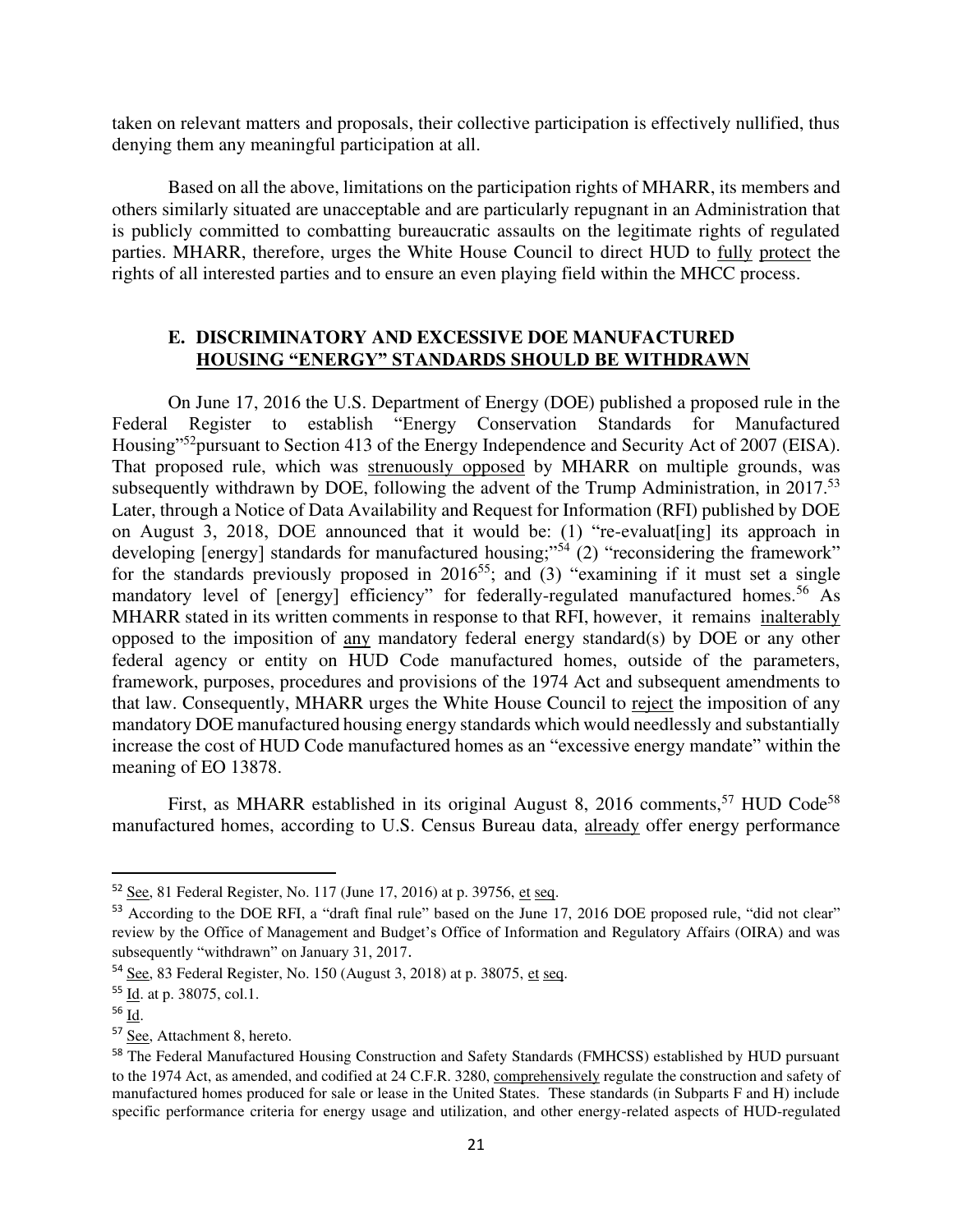that exceeds -- or is comparable to -- that of other types of homes, at a significantly lower acquisition cost that is inherently affordable for lower and moderate-income purchasers without costly taxpayer-funded government subsidies.<sup>59</sup> Given this fundamental, indisputable fact, there is no objectively-defensible combination of DOE energy standards or mandates that would significantly enhance the energy performance of HUD Code manufactured homes without simultaneously undermining the affordability of those homes contrary to the purposes and letter of existing law, $60$  while needlessly excluding millions of Americans from the benefits of manufactured homeownership and homeownership altogether.<sup>61</sup> Further, the promulgation of any such standards by DOE would violate fundamental regulatory policies set forth in Executive Orders 13771 and 13777. Accordingly, MHARR continues to oppose the standards formulation set forth in DOE's initial June 17, 2016 Notice of Proposed Rulemaking and the alternative formulations proposed in the August 3, 2018 DOE-RFI which, as acknowledged by DOE, are based on cost calculations and other data derived from the same illegitimate, sham "negotiated rulemaking" process which led to the 2016 proposed rule.<sup>62</sup>

In relevant part, the DOE-RFI preamble acknowledges: (1) the extreme negative impact on the fundamental purchase price affordability of HUD Code manufactured housing (as set forth and demonstrated in MHARR's August 8, 2016 comments) that would have inevitably resulted from the June 17, 2016 proposed rule to establish manufactured housing energy standards pursuant to EISA; and (2) the net lifetime operating cost increases that the 2016 proposed rule (and associated methodology) would have imposed on significant numbers of manufactured homeowners and occupants. The RFI thus states: "Since the publication of DOE's proposals, the agency has reexamined its available data and re-evaluated its approach in developing standards for manufactured housing. In particular … DOE [is] aware of the adverse impacts on manufactured housing affordability that would likely follow if DOE were to adopt the approach laid out in its June 2016 proposal. \*\*\* Thus, DOE is examining if it must set a single, mandatory level of efficiency."<sup>63</sup>

manufactured housing. The performance nature of the HUD FMHCSS standards, which is a crucial component of the inherent affordability of HUD Code manufactured homes, is addressed in greater detail infra.

<sup>59</sup> See, Attachment 9, hereto, Table C-10-AO, "Housing Costs – All Occupied Units (National), 2013 American Housing Survey.

<sup>&</sup>lt;sup>60</sup> See, 42 U.S.C. 5401(b)(1),(2) and (8): "The purposes of this title are  $- (1)$  to protect the quality, durability, safety and affordability of manufactured homes; (2) to facilitate the availability of affordable manufactured homes and to increase homeownership for all Americans…. [and] (8) to ensure that the public interest in, and need for, affordable manufactured housing is duly considered in all determinations relating to the federal standards and their enforcement." See also, 42 U.S.C. 5403(e)(4): "The [Manufactured Housing] Consensus Committee, in recommending standards, regulations, and interpretations, and the Secretary, in establishing standards or regulations or issuing interpretations … shall … (4) consider the probable effect of such standard on the cost of the manufactured home to the public." From these provisions, it is evident that the 1974 Act, as amended by Congress in 2000, is designed to ensure that manufactured housing standards and related regulations do not undermine or adversely impact the purchase price (i.e., initial acquisition cost) affordability of federally-regulated manufactured homes.

<sup>&</sup>lt;sup>61</sup> See generally, The George Washington University Regulatory Studies Center, "Public Interest Comment on the Department of Energy's Proposed Rule [for] Energy Conservation Standards for Manufactured Housing" (August 16, 2016), Attachment 10, hereto.

<sup>62</sup> See, U.S. Department of Energy, "Manufactured Housing NODA Packages – Draft Results" (July 2018) at p. 2: "Incremental costs and savings calculations are based on methods and data presented in the 2016 NOPR."

<sup>63</sup> See, 83 Federal Register, supra at p. 38075, col. 1.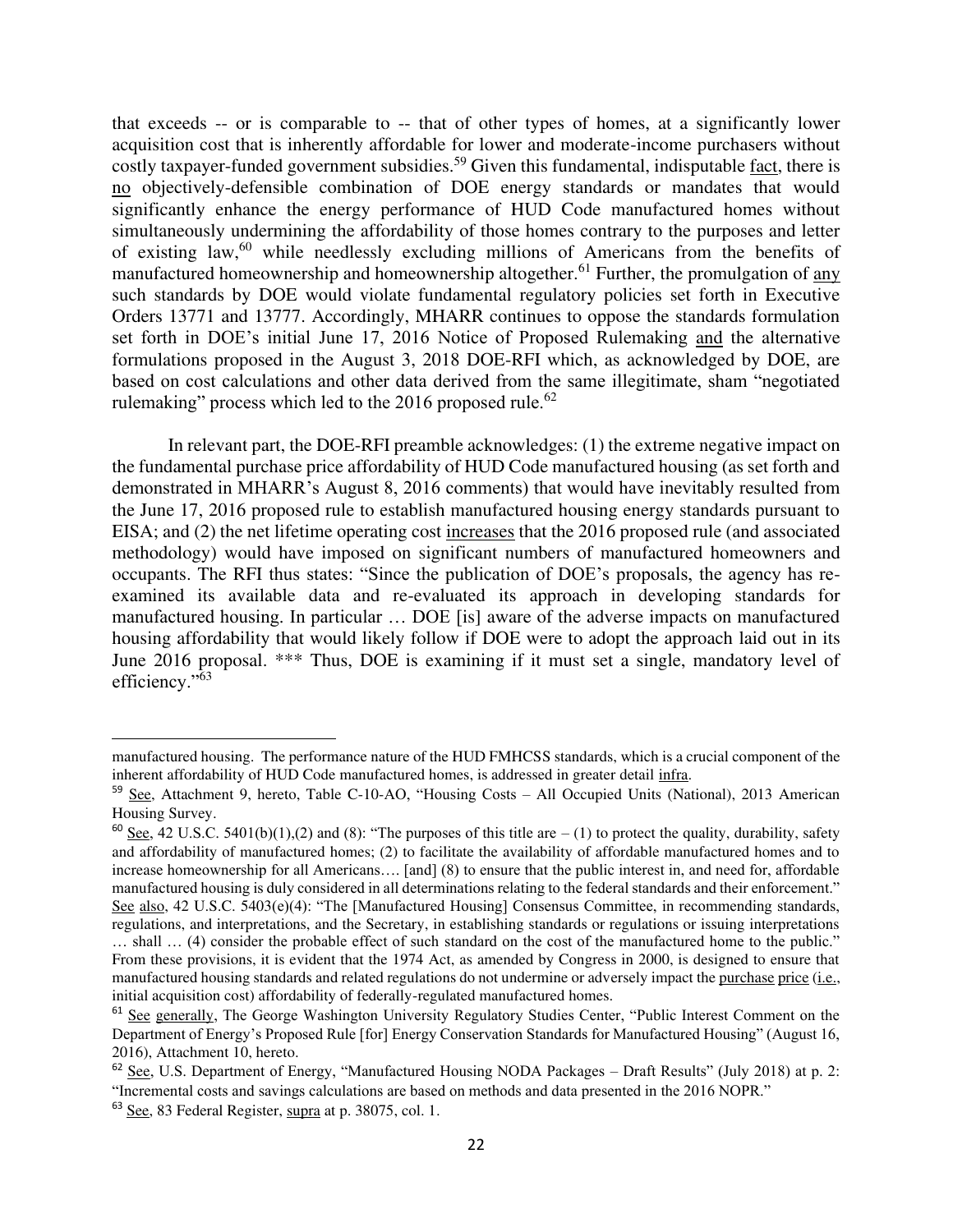While a reexamination, reevaluation and reconsideration of DOE's 2016 proposed energy standards rule for manufactured homes is entirely warranted and, indeed, is required under the regulatory reform policies of the Trump Administration as enunciated in EOs 13771 and 13777, the entire basis, foundation and mandate of EISA section 413 is utterly incompatible with both the policy and letter of existing law as set forth by Congress in the National Manufactured Housing Construction and Safety Standards Act of 1974 and the Manufactured Housing Improvement Act of 2000. Instead, given the broad policy objectives of those laws -- including but not limited to their specific purpose and objective to ensure and maintain the purchase-price affordability of manufactured homes, and their comprehensive, integrated approach to the federal regulation of manufactured home construction and safety -- the purposes, objectives and language of EISA section 413 must be read, construed and understood in a manner that is consistent with those broader, pre-existing policy and regulatory mandates.

Accordingly, as is set forth in greater detail in MHARR's September 17, 2018 DOE-RFI comments<sup>64</sup> any manufactured housing energy standards implemented under EISA section 413 – if adopted at all, through <u>any</u> proceeding<sup>65</sup> -- must: (1) preserve the purchase-price affordability of manufactured housing based on current retail pricing levels; (2) be performance based, consistent with 24 C.F.R. 3280.1;<sup>66</sup> (3) preserve full and voluntary consumer choice in the selection of energy features and measures; (4) not result in the automatic imposition of different or more stringent future standards based on updates or amendments to any underlying code, including the International Energy Efficiency Code (IECC), or any similar code; (5) be cost-effective as defined in and required by both EISA section 413 and the 1974 Act, as amended; (6) any amendments or modifications to those standards, regardless of source or derivation, must be subject to review and recommendations by the statutory MHCC and full notice and comment rulemaking as required by 42 U.S.C. 5403; and (7) if DOE goes forward with such action, it must be pursuant to a completely new, proper and legitimate regulatory process in order to avoid potential litigation.

 Put differently, objective data demonstrates that current-production manufactured homes achieve a level of energy performance under the existing federal FMHCSS standards that is comparable to other types of homes, at a significantly lower acquisition cost that makes manufactured homes inherently affordable for Americans at all income levels, including those who would otherwise be unable to afford any other type of home. With Congress having specifically recognized this fundamental attribute of manufactured housing, and having institutionalized the preservation and maintenance of that crucial attribute as a central policy objective of federal law in both the 1974 Act and the 2000 reform law, no action by DOE can – or should – be permitted to undermine the inherent affordability of HUD Code manufactured housing and thereby effectively exclude large numbers of mostly lower and moderate-income Americans from all of

<sup>&</sup>lt;sup>64</sup> See, Attachment 11, hereto.

<sup>&</sup>lt;sup>65</sup> Consistent with the comprehensive regulatory structure established by the 1974 Act and enhanced by the 2000 reform law, this entire matter should be under the jurisdiction of HUD, including all aspects of the 1974 Act and the 2000 reform law relating to the development and promulgation of FMHCSS standards and related regulations, including all MHCC review, notice and comment and publication requirements.

<sup>66</sup> 24 C.F.R. 3280.1 states, in relevant part: "This standard seeks to the maximum extent possible to establish performance requirements." (Emphasis added).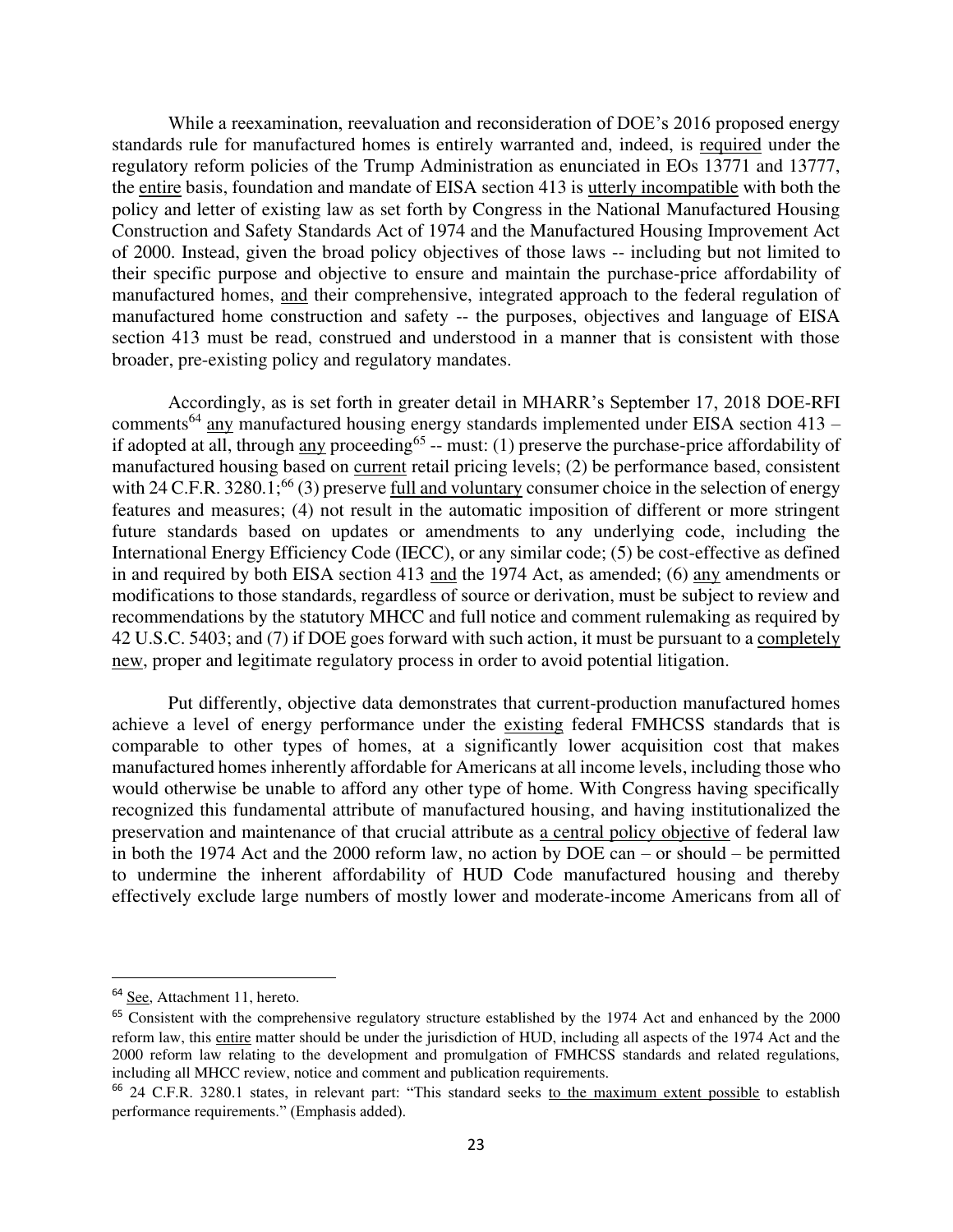the benefits of homeownership<sup>67</sup> in the name of unproven "junk" science and related political agendas.<sup>68</sup>

 Accordingly, any consideration of alternative approaches under EISA section 413 must proceed from a specific recognition and express acknowledgement by DOE that its June 2016 proposed rule and "draft final rule" derived therefrom, and its previous construction of – and approach to – EISA section 413, was and is fatally defective and fundamentally erroneous in its premises, basis and approach, and that no part, aspect, element, or rationale relating to that proposed rule or "draft final rule" will be proposed, advanced or in any way incorporated by DOE in this matter going forward. That is not the case with the DOE-RFI, however, as the purported cost-benefit data relied upon by DOE to re-evaluate and re-cast its January 2016 proposed rule continues to be based upon the same irretrievably-flawed, inaccurate, unreliable and illegitimate data "developed" by DOE during – and incident to – its utterly discredited "negotiated" rulemaking on this matter. As was demonstrated by MHARR in its August 8, 2016 comments to DOE's 2016 proposed rule and its July 14, 2017 comments concerning the application of EOs 13771 and 13777 to this matter, both the June 17, 2016 proposed rule published by DOE and the 2016 "draft final rule" derived therefrom, are fatally flawed and unacceptable, and must not be rehabilitated or revived in any way.

That said, however, the best response to this entire matter would be for the White House Council to expressly disavow any DOE manufactured home energy standards as being in contravention of existing federal manufactured housing law and the regulatory reform policies enunciated in EOs 13771 and 13777, and instruct DOE to terminate any and all rulemaking proceedings with respect to such standards.

## **F. FEDERAL FINANCING DISCRIMINATION AGAINST HUD CODE CONSUMERS MUST BE ENDED**

Among the federal regulations and policies which unnecessarily increase the acquisition cost of HUD Code manufactured homes and, as a result, needlessly exclude millions of Americans from the manufactured housing market and from homeownership altogether, are regulations (and related policies) enacted by the Federal Housing Finance Agency with respect to the statutory Duty to Serve Underserved Markets and by the Government National Mortgage Association (Ginnie

<sup>&</sup>lt;sup>67</sup> As MHARR noted in its 2016 comments, the only evidence presented to the DOE "negotiated rulemaking" Manufactured Housing Working Group (MHWG) on the cost-impact of its proposed "Term Sheet" energy standards (by the National Association of Home Builders) demonstrated that "a \$1,000 increase in the purchase price of a new manufactured home [would] exclude[e] 347,901 households from the market for a new single-section [manufactured] home, while the same \$1,000 increase [would] exclude[e] 315,385 households from the market for a double-section home." See, Attachment 8, supra, at p. 25 and text related to note 78.

<sup>&</sup>lt;sup>68</sup> This is particularly the case insofar as much of that alleged "science" and related political agendas have been expressly rejected and disavowed by the Trump Administration. See, Attachment 12, hereto, MHARR's July 14, 2017 written comments to DOE regarding "Reducing Regulation and Controlling Regulatory Costs Under Executive Orders 13771 and 13777" pursuant to a DOE Request for Information published May 30, 2017, noting the Trump Administration's rejection of both the Obama Administration's "Social Cost of Carbon" (SCC) construct and the socalled "Paris Climate Accord," which formed the policy basis for this matter.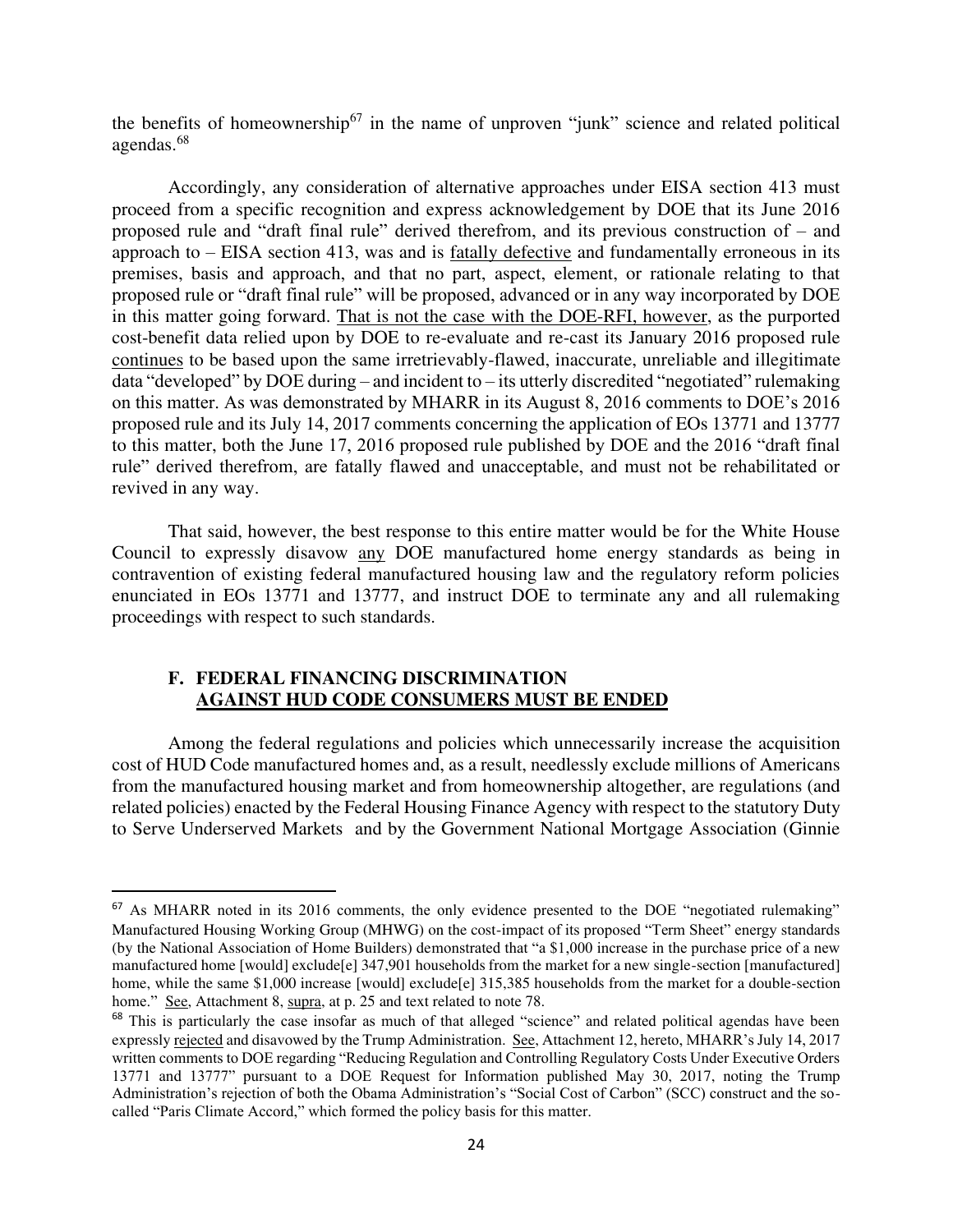Mae) with respect to the Federal Housing Administration's (FHA) Title I and Title II manufactured housing programs.

While a complete discussion of DTS – including its development, enactment and de facto non-implementation by FHFA, Fannie Mae and Freddie Mac -- is beyond the scope of this document, relevant information concerning all aspects of DTS is set forth in the March 15, 2016,<sup>69</sup> July 10, 2017<sup>70</sup> and November 12, 2019<sup>71</sup> MHARR written comments to FHFA attached hereto.

DTS is, in substantial part, Congress' response to – and remedy for -- the GSEs' longstanding failure to provide any type of meaningful consumer financing support for federallyregulated manufactured housing. At present (and historically since 2003) the GSEs have provided no securitization or secondary market support for manufactured home personal property loans and minimal or no support for manufactured home real estate loans.<sup>72</sup> As a result of this entrenched culture of institutional discrimination against manufactured homes and manufactured homebuyers, manufactured home loans in 2016 comprised less than 1% of the Enterprises' total portfolios, even though 22 million Americans live in manufactured homes and manufactured housing since 1989, has accounted for a significant proportion of all new single-family homes sold in the United States.

This deviation from the GSEs' core statutory mission, together with a corresponding expansion of their participation in the mortgage financing market for much higher-priced site-built homes, not only contributed to the GSEs' failure in 2008, but has sharply curtailed the availability of private-sector purchase financing for manufactured homes, severely impacting both American consumers of affordable housing and the industry with especially negative impacts on smaller, independent industry businesses.

At the consumer level, the lack of GSE securitization and secondary market support for manufactured housing loans and the resulting highly-constricted availability of manufactured home consumer financing at market-competitive rates, directly and needlessly excluded – and continues to exclude -- millions of moderate and lower-income Americans from the only type of homeownership they can afford. Moreover, those who are not excluded from homeownership altogether are unnecessarily forced into higher-cost loans because of the lack of robust competition in a market distorted by the GSEs' discrimination against manufactured home loans and the resulting domination of that market by lenders with the ability to originate and maintain such loans in their own portfolios. For the industry, since 1998, manufactured home production has fallen significantly (from 373,143 homes to 96,555 homes in 2018), more than 62% of the industry's production facilities have closed, and the number of business entities producing manufactured homes has fallen by 48%. This has resulted in significant job losses with a devastating corresponding impact on job creation within the industry and allied businesses including product and component suppliers, retailers, transporters, installers, community owners and developers, insurers, financing providers and many more.

<sup>69</sup> See, Attachment 13, hereto.

<sup>70</sup> See, Attachment 14, hereto.

<sup>71</sup> See, Attachment 15, hereto.

 $72$  Manufactured housing real estate loans since 2003 have been subject to significantly more restrictive criteria than site-built home mortgages, including punitive underwriting standards and discriminatory loan-level price adjustments, resulting in minimal support by the Enterprises.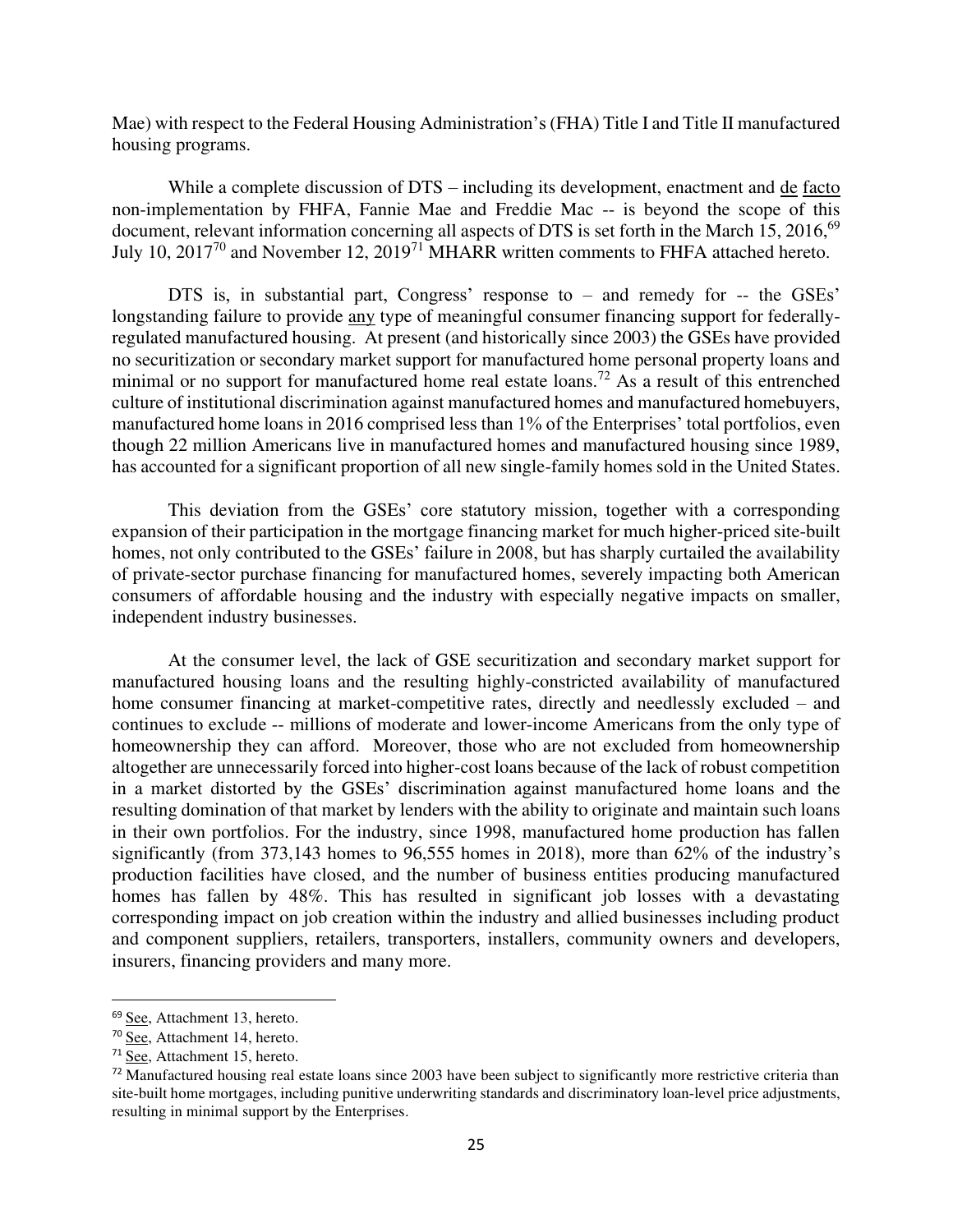Congress, accordingly, recognizing the GSEs' failure to fulfill their vital statutory mission with respect to manufactured housing and manufactured homebuyers, the resulting discrimination against consumers of affordable housing and the manufactured housing industry, and the need for an effective and robust remedy, included manufactured housing as an "underserved market" in the statutory DTS mandate incorporated in the Housing and Economic Recovery Act of 2008 (HERA). The DTS mandate thus represents both a congressional finding that Fannie Mae and Freddie Mac have not (and still do not) properly serve the manufactured housing market, despite their existing Charter obligations to support home ownership opportunities for very low, low and moderateincome Americans, as well as a remedy, designed to materially increase the participation of the GSEs in the manufactured housing market. DTS, then, is a mandatory directive to FHFA, Fannie Mae and Freddie Mac to, among other things: "develop loan products and flexible underwriting guidelines to facilitate a secondary market for mortgages on manufactured homes for very low, low and moderate-income families" (see, 12 U.S.C. 4565(a)). Moreover, to ensure that the term "mortgages" is not misconstrued to limit the scope of DTS to manufactured home real estate "mortgage" loans, the same section of HERA expressly provides that "in determining whether an Enterprise has complied" with DTS, FHFA -- as the Enterprises' regulator – "may consider loans secured by both real and personal property" (i.e., manufactured home-only "chattel loans") (see, 12 U.S.C. 4565(d)(3)).

Today, though, some eleven years after the enactment of the Duty to Serve, and two-thirds of the way through the initial three-year (2018-2020) DTS implementation plans filed by Fannie Mae and Freddie Mac, and approved by FHFA, the mainstream manufactured housing market – and mainstream manufactured housing consumers – remain, for all intents and purposes unserved by the GSEs, notwithstanding FHFA's claims and certification to Congress to the contrary. As was confirmed by Fannie Mae and Freddie Mac officials at an FHFA November 19, 2019 "Listening Session," neither entity has provided any support in either 2018 or 2019 for the personal property (or chattel) loans which comprise nearly 80% of the manufactured housing consumer financing market. These personal property loans are critical for lower and moderate-income manufactured homebuyers – and thus their popularity and prevalence within the manufactured housing financing market – because (despite higher-cost interest rates) they nevertheless offer consumers the least costly path to homeownership, insofar as the loan amount is based on the cost of the home alone, instead of the combined cost of the home and underlying real estate on which the home is situated. Thus, the vast bulk of manufactured home purchase loans and the vast bulk of manufactured home purchasers – in today's existing mainstream manufactured housing market – remain entirely unserved by Fannie Mae and Freddie Mac.

And while a supposed chattel loan "pilot program" has allegedly been submitted by the GSEs to FHFA for approval, there is no publicly-disclosed timeline for either the approval or implementation of those plans. Nor has there been any public disclosure of the scope and parameters of those programs, notwithstanding inquiries by MHARR. Virtually by definition, then, based on the overwhelming market share of personal property loans within the manufactured housing consumer financing market, the GSEs and FHFA have not met, are not meeting, and do not appear poised to meet -- at any time in the immediate or foreseeable future -- the mandate of DTS with respect to mainstream manufactured housing.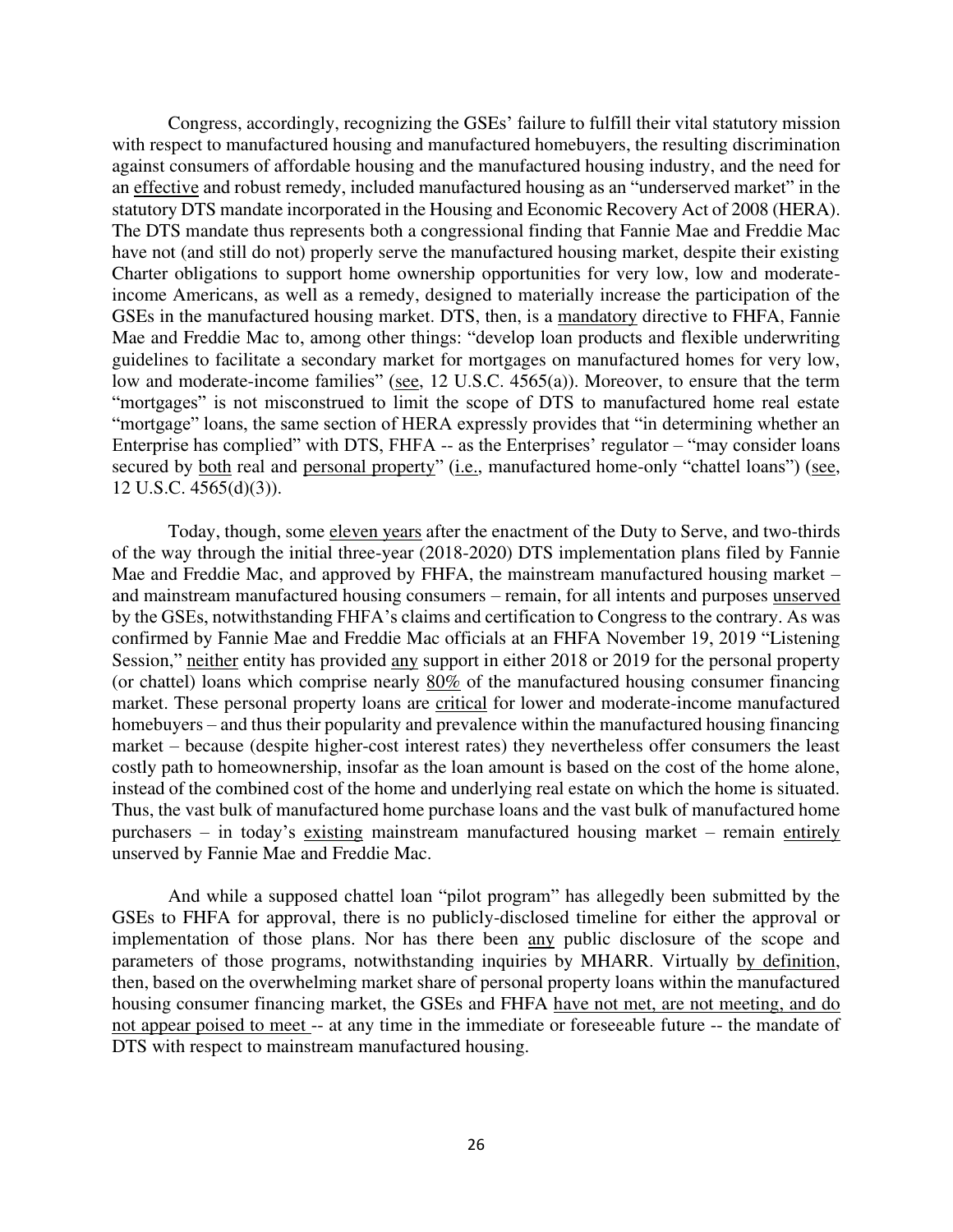Nor have the GSEs done any better with respect to an effort to shift the focus of DTS from mainstream, inherently affordable manufactured housing to a significantly more costly type of erstwhile manufactured home, titled as real estate, which the GSEs have touted as being more "like" site-built homes and have been variously referred to as a "new class" of manufactured homes, being produced and offered primarily by the industry's largest manufacturers. Indeed, even the name, in and of itself, is a pejorative, as is the entire concept of a distinct "new class" of manufactured housing, which implies ongoing discrimination against existing, mainstream, HUD Code manufactured housing. Despite all of the publicity and promotion given over to the MH Advantage and CHOICEHome programs established by Fannie Mae and Freddie Mac respectively in order to prioritize support for such higher-cost homes that are – with respect to both cost and placement – outside of the mainstream of the manufactured housing market, Freddie Mac originated zero such loans in 2018 and 2019, while Fannie Mae, for its part, originated zero such loans in 2018 and has originated, according to its officials at the November 19, 2019 meeting, approximately ten such loans in 2019. Based on total industry 2018 and 2019 production then, Fannie Mae and Freddie Mac, through these programs, provided consumer financing support for .006% of the manufactured homes produced and sold in the United States over that period. Again, by definition, this utterly fails to meet the mandate and directive of DTS as established by Congress.

The equally salient point however, is that these programs do not, cannot and will not fulfill the DTS mandate. DTS was established by Congress to compel the GSEs to serve defined markets, including the HUD Code manufactured housing finance market that had not been fully, properly, or effectively served by the GSEs in the past. DTS, therefore, is a statutory remedy, the objective of which is to compel the GSEs to change their practices and their policies and their perspective with respect to mainstream HUD Code manufactured homes. Instead, the MH Advantage and CHOICEHome programs seek to change the nature of the homes themselves to more closely resemble and mimic the characteristics of the site-built homes that Fannie Mae and Freddie Mac are used to dealing with and would continue to prefer to deal with. In doing so, those programs effectively prescribe much higher-cost features and much higher-cost homes that are unaffordable for the moderate and lower-income purchasers who have long constituted the bulk of manufactured homebuyers. As a result, they circumvent DTS rather than implement it, regardless of the number of loan originations.

Further, with regard to manufactured housing real estate loans, which constitute, at most 20% of the market, Fannie Mae, according to its November 19, 2019 presentation, purchased 12,600 such loans in 2018, up 26% from its average benchmark of loan purchases between 2014 and 2017 – i.e., a baseline of 10,000 such loans per year. Even assuming that the entirety of this increase – i.e., 2,600 loans over the pre-DTS per annum benchmark – was attributable to purchase loans on new HUD Code manufactured homes and included no refinancing loans (which it was not according to a DTS "dashboard" published by FHFA), an increase of 2,600 loan purchases, based on 2018 total production of 96,555 homes, would constitute an increase of 2.69% attributable, supposedly, to DTS.

Thus, it is evident that neither Fannie Mae nor Freddie Mac (nor FHFA) has embraced DTS with respect to the most affordable mainstream HUD Code manufactured homes, and that neither are fulfilling their DTS duties in a manner that is having – or will have – any appreciable,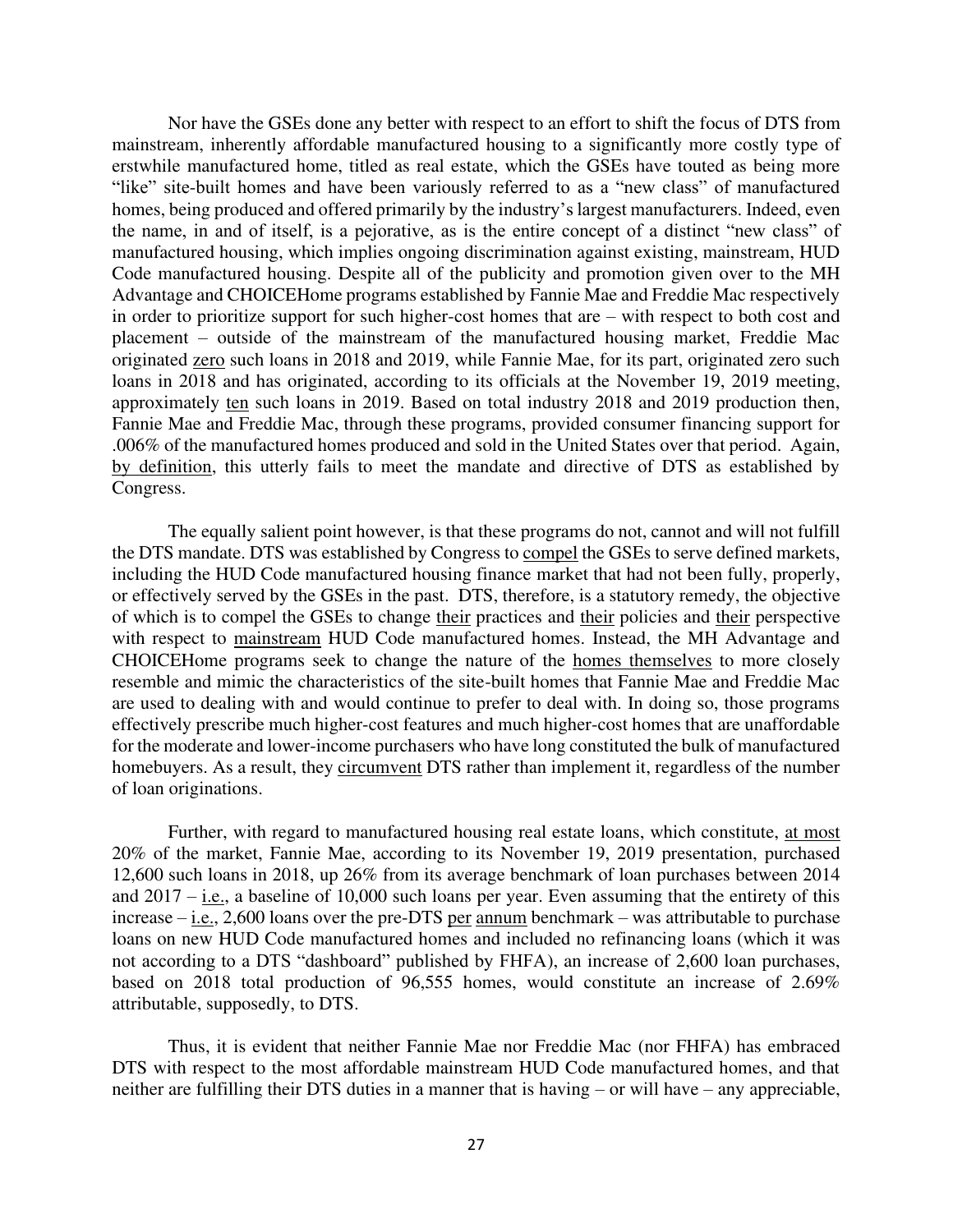let alone significant – market impact. Instead, much of the energy and effort that should have been – and should be now – devoted to DTS has instead been shifted outside of the mainstream manufactured housing finance market through the MH Advantage and CHOICEHome programs, which seek to change the essential nature and affordability of manufactured housing and serve a market segment that is more affluent than the moderate and lower-income Americans who rely on affordable mainstream manufactured housing.

All of this has had two major destructive impacts for both consumers and the mainstream manufactured housing industry. It has: (1) undermined any possibility of full-fledged financing competition for the nearly 80% of the manufactured housing market (and manufactured housing consumers) that rely on personal property loans; and (2) has forced moderate and lower-income manufactured housing consumers into higher-cost loans primarily originated by captive portfolio lenders. In no way does any of this constitute a valid, legitimate or market-significant implementation of DTS. Instead, it appears, on its face, to constitute an effort on the part of the GSEs – with the explicit blessing of FHFA – to continue with business as usual, in direct defiance of Congress.

Given the destructive impact of this blatant failure on the HUD Code manufactured housing market, the HUD Code manufactured housing finance market and American consumers of affordable housing, the White House Council should initiate immediate steps within the Executive Branch to compel FHFA to fully implement DTS in a market-significant manner, which would necessarily include full-fledged support for manufactured housing personal property loans. For every day that DTS remains unimplemented on a market-significant basis, both the industry's core of smaller, independent businesses and otherwise qualified moderate and lower-income homebuyers are being seriously and, potentially, irreparably harmed.

In addition to DTS, the White House Council (and HUD) should also investigate and take action to eliminate (or substantially modify) the Ginnie Mae "10-10" rule,<sup>73</sup> which has severely constrained the availability of manufactured home consumer financing under the Federal Housing Administration's Title I manufactured housing program. Currently – and since 2010 – this rule has severely restricted lender participation in those programs, limiting approved lenders (based on previous MHARR inquiries) to two portfolio lenders (both under the control of Clayton Homes, Inc. and its corporate parent, Berkshire Hathaway, Inc.) which currently dominate – and have dominated for nearly two decades – the large bulk of manufactured home consumer lending. This has resulted in the program's emasculation and virtual irrelevance, today, as a source of financing support for manufactured housing consumer loans after having been a significant source of such support in prior decades.

<sup>&</sup>lt;sup>73</sup> The "10-10" rule, which became effective on October 1, 2010, states that "All approved [manufactured home loan] issuers must meet and maintain a minimum adjusted net worth valuation (as calculated in accordance with the HUD audit guide), plus \$10 million, as calculated in accordance with the HUD audit guide, plus funds equal to 10% of each of the following: (1) all [manufactured home mortgage-backed securities] outstanding; (2) the issuer's outstanding Commitment Line balance; and (3) the issuer's outstanding pool balances for all other single-family and multi-family pools. See, Chapter 30, Ginnie Mae MBS Guide, Part 2, Section C ("Adjusted Net Worth Requirements"), Ginnie Mae 5500.3, Rev. 1.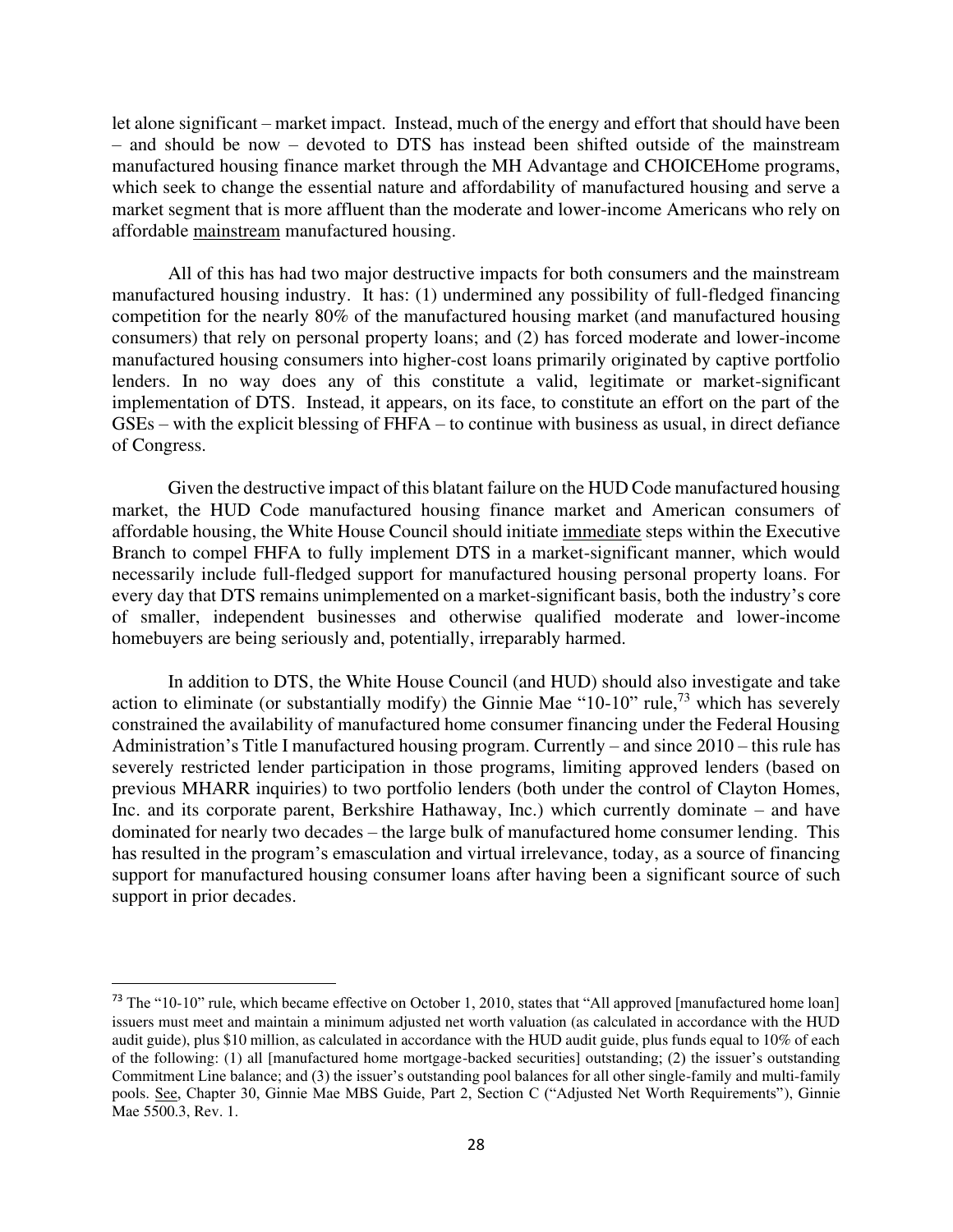# **III. CONCLUSION**

While the HUD Code manufactured housing industry and consumers of affordable HUD Code manufactured housing face significant federal regulatory burdens and related challenges, both the White House Council and HUD have available to them, already, all of the statutory tools that are needed – and are necessary – to achieve parity between HUD Code manufactured housing and other types of housing, and remedy these burdens which have needlessly suppressed the industry and its ability to meet the affordable housing and homeownership needs of millions of Americans. As detailed and explained herein, these ill-conceived, unnecessary and, in certain instances, unlawful burdens include:

- Measures and actions that discriminate against moderate and lower-income American consumers by imposing regulatory mandates that are unnecessary and unnecessarily costly;
- Measures and actions that discriminate against smaller industry businesses (and in favor of the largest industry conglomerates) by imposing regulatory mandates that are unnecessary and unnecessarily costly;
- Measures and actions that discriminate against smaller industry businesses (and in favor of the largest industry conglomerates) by imposing excessive or unlawful procedural mandates within the HUD regulatory program;
- A lack of parity in placement opportunities and zoning in large areas of the country and resulting discrimination against both manufactured housing consumers and businesses, due to non-implementation and non-enforcement of the enhanced preemption of the 2000 reform law;
- The failure to implement DTS which leaves in place FHFA and GSE policies which discriminate against manufactured homebuyers by discriminatorily limiting fullfair market competition and sustaining unnecessarily higher-cost interest rates, particularly on manufactured housing personal property loans, which constitute the vast bulk of the manufactured housing consumer finance market; and
- The failure to properly implement DTS which discriminatorily impacts smaller industry producers by needlessly limiting the size of the manufactured housing market and leaving in place a market largely dominated by captive portfolio lenders subject to the control of the industry's largest corporate conglomerates; among other things.

As MHARR has repeatedly stressed, the means and methods needed to address and remedy each of the needless burdens detailed above, already exist. What is still needed, however, is the will, focus, leadership and tenacity to deploy those remedies in order to benefit American consumers of affordable housing. The White House Council established by President Trump can and must provide that type of leadership on behalf of those millions of Americans.